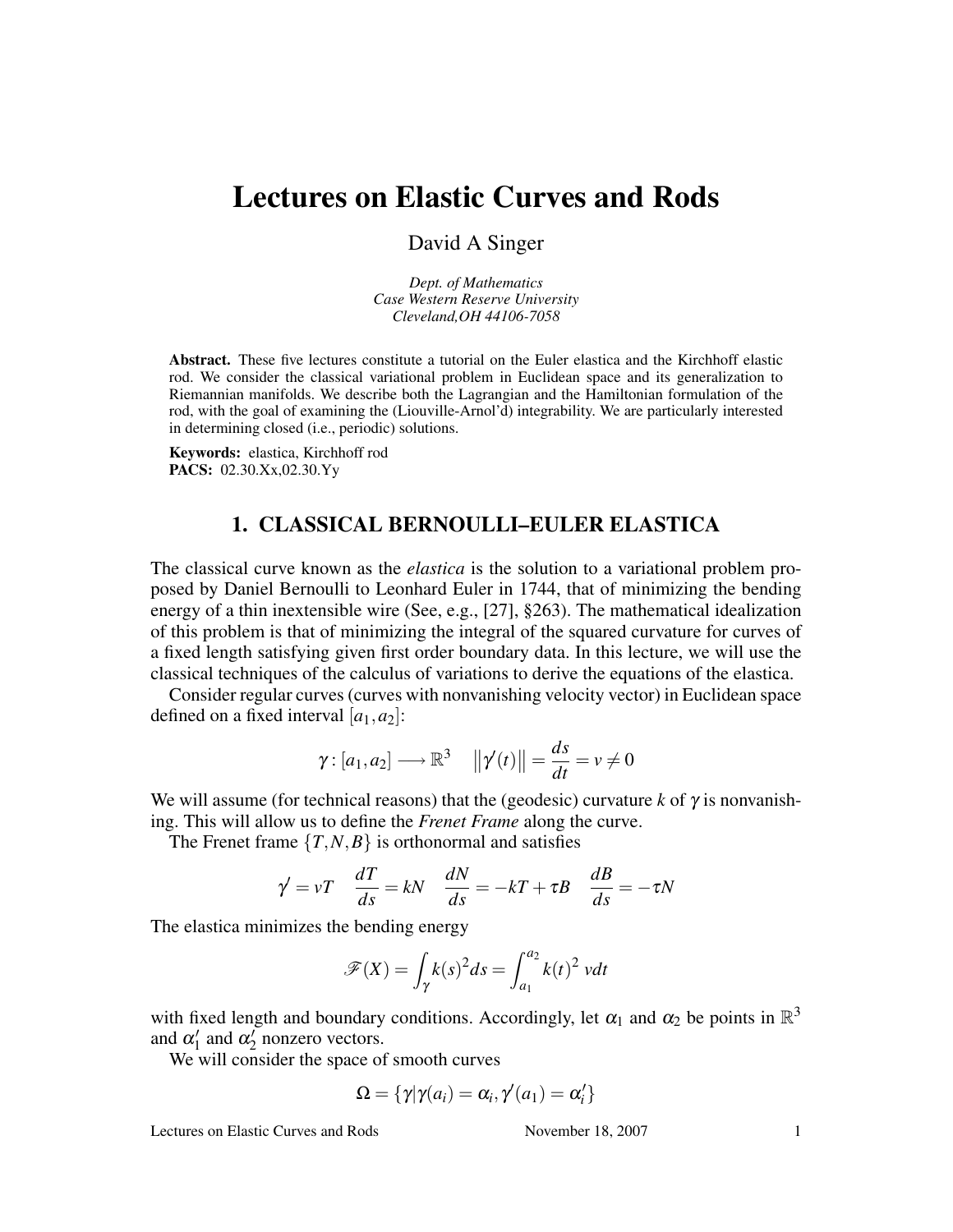and the subspace of unit-speed curves

$$
\Omega_u = \{ \gamma \in \Omega \vert \, \|\gamma'\| \equiv 1 \}
$$

Later on we need to pay more attention to the precise level of differentiability of curves, but we will ignore that for now.

 $\mathscr{F}^{\lambda}: \Omega \longrightarrow \mathbb{R}$  is defined by

$$
\mathscr{F}^{\lambda}(\gamma) = \frac{1}{2} \int_{\gamma} \left\| \gamma'' \right\|^2 + \Lambda(t) \left( \left\| \gamma' \right\|^2 - 1 \right) dt
$$

One version of the Lagrange multiplier principle says a minimum of  $\mathscr F$  on  $\Omega_u$  is a stationary point for  $\mathscr{F}^{\lambda}$  for some  $\Lambda(t)$ . ( $\Lambda(t)$  is a *pointwise* multiplier, constraining speed.) The name  $\mathscr{F}^{\lambda}$  for the function will be justified later, when we will see that  $\Lambda(t)$ depends on a constant λ.

Assume that  $\gamma$  is an extremum of  $\mathscr{F}^{\lambda}$ . Then if *W* is a vector field along  $\gamma$ , that is, an infinitesimal variation of the curve, we have

$$
\partial \mathscr{F}^{\lambda}(W) = \frac{\partial}{\partial \varepsilon} \mathscr{F}^{\lambda}(\gamma + \varepsilon W)|_{\varepsilon=0} = 0
$$
  

$$
0 = \frac{1}{2} \frac{\partial}{\partial \varepsilon} \int_{a_1}^{a_2} ||(\gamma + \varepsilon W)''||^2 + \Lambda ||(\gamma + \varepsilon W)'||^2 - \Lambda(t) dt
$$
  

$$
= \int_{a_1}^{a_2} \gamma'' \cdot W'' + \Lambda(t) \gamma' \cdot W' dt
$$

Integrating by parts,

$$
0 = \int_{a_1}^{a_2} -\gamma''' \cdot W' - (\Lambda \gamma')' \cdot W dt + (\gamma'' \cdot W' + \Lambda \gamma' \cdot W)\Big|_{a_1}^{a_2}
$$
  
= 
$$
\int_{a_1}^{a_2} [\gamma'''' - (\Lambda \gamma')'] \cdot W dt
$$
  
+ 
$$
(\gamma'' \cdot W' + (\Lambda \gamma' - \gamma''') \cdot W)\Big|_{a_1}^{a_2}
$$
  
= 
$$
\int_{a_1}^{a_2} E(\gamma) \cdot W dt + (\gamma'' \cdot W' + (\Lambda \gamma' - \gamma''') \cdot W)\Big|_{a_1}^{a_2}
$$
  
where 
$$
E(\gamma) = \gamma''' - \frac{d}{dt}(\Lambda \gamma')
$$

The elastica must satisfy

$$
E(\gamma) = \gamma'''' - \frac{d}{dt}(\Lambda \gamma') \equiv 0
$$

for some function  $\Lambda(t)$ .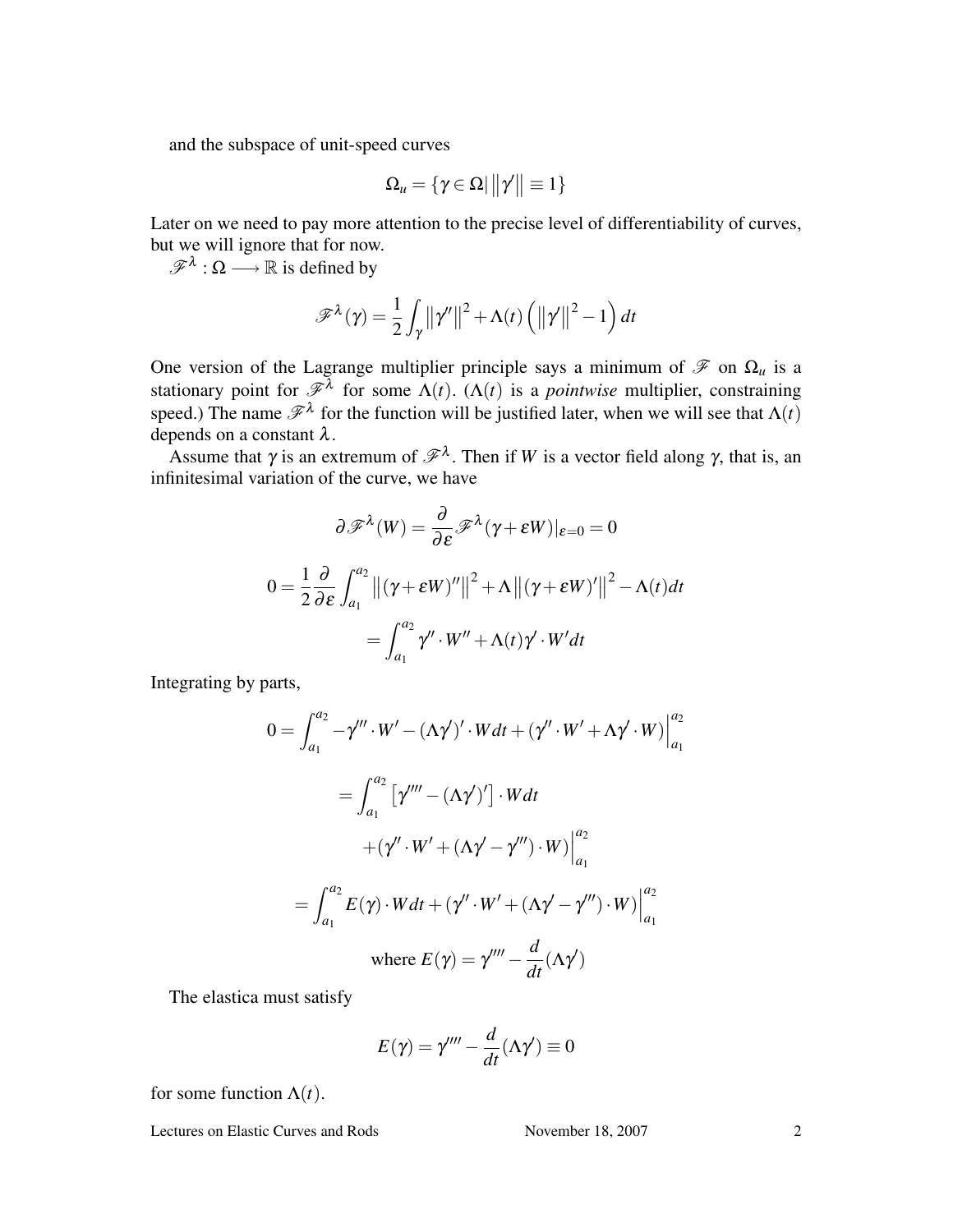Integrating,

$$
\gamma''' - \Lambda(t)\gamma' \equiv J
$$

for *J* a constant vector.

This equation can also be derived from Noether's Theorem: If  $\gamma$  is a solution curve and *W* is an infinitesimal symmetry, then  $\gamma'' \cdot W' + (\Lambda \gamma' - \gamma''') \cdot W$  is constant. In particular, for a translational symmetry, *W* is constant; so

$$
(\Lambda \gamma' - \gamma''') \cdot W = \text{const.}
$$

Letting *W* range over all translations, we get

$$
\Lambda \gamma' - \gamma''' = C
$$

for *C* some constant field.

Now it is helpful to assume  $\gamma$  is parametrized by arclength *s*. Then  $\gamma' = \gamma_s = T$ ,  $\prod \gamma'' = kN$ ,  $\gamma''' = -k^2T + k_sN + k\tau B$ , so

$$
\gamma''' - \Lambda(s)\gamma' = (-k^2 - \Lambda(s))T + k_sN + \tau B = J
$$

Differentiate *J* to get

$$
0 = J_s = (-3kk_s - \Lambda_s)T + (k_{ss} - k^3 - \Lambda k - k\tau^2)N + (k\tau_s + 2k_s\tau)B
$$

From this it follows that  $\Lambda(s) = -\frac{3}{2}$  $\frac{3}{2}k^2 + \frac{\lambda}{2}$  $\frac{\lambda}{2}$  for some constant  $\lambda$ .

The vector field  $J(s) = \frac{k^2 - \lambda}{2}$  $\frac{-\lambda}{2}T + k_sN + k\tau B$  is constant along the curve. Thus it is the restriction of a translation field to the curve. From  $J_s = 0$  we get the equations

$$
k_{ss} + \frac{1}{2}k^3 - k\tau^2 - \frac{\lambda k}{2} = 0
$$
 (1)

and

$$
k\tau_s + 2k_s\tau = 0\tag{2}
$$

We may use Noether's theorem to derive additional first integrals of these equations. Recall that for any variation *W*,

$$
0 = \int_{a_1}^{a_2} E(\gamma) \cdot W ds + (\gamma'' \cdot W' - J \cdot W) \Big|_{a_1}^{a_2}
$$

If *W* is a symmetry, we have

$$
\gamma'' \cdot W' - J \cdot W = \text{constant}
$$

Now let *W* be the restriction of a rotation field:

$$
W = \gamma \times W_0, \quad W'_0 = 0
$$

Differentiating,

$$
kN \cdot T \times W_0 - J \cdot \gamma \times W_0 = \text{const}
$$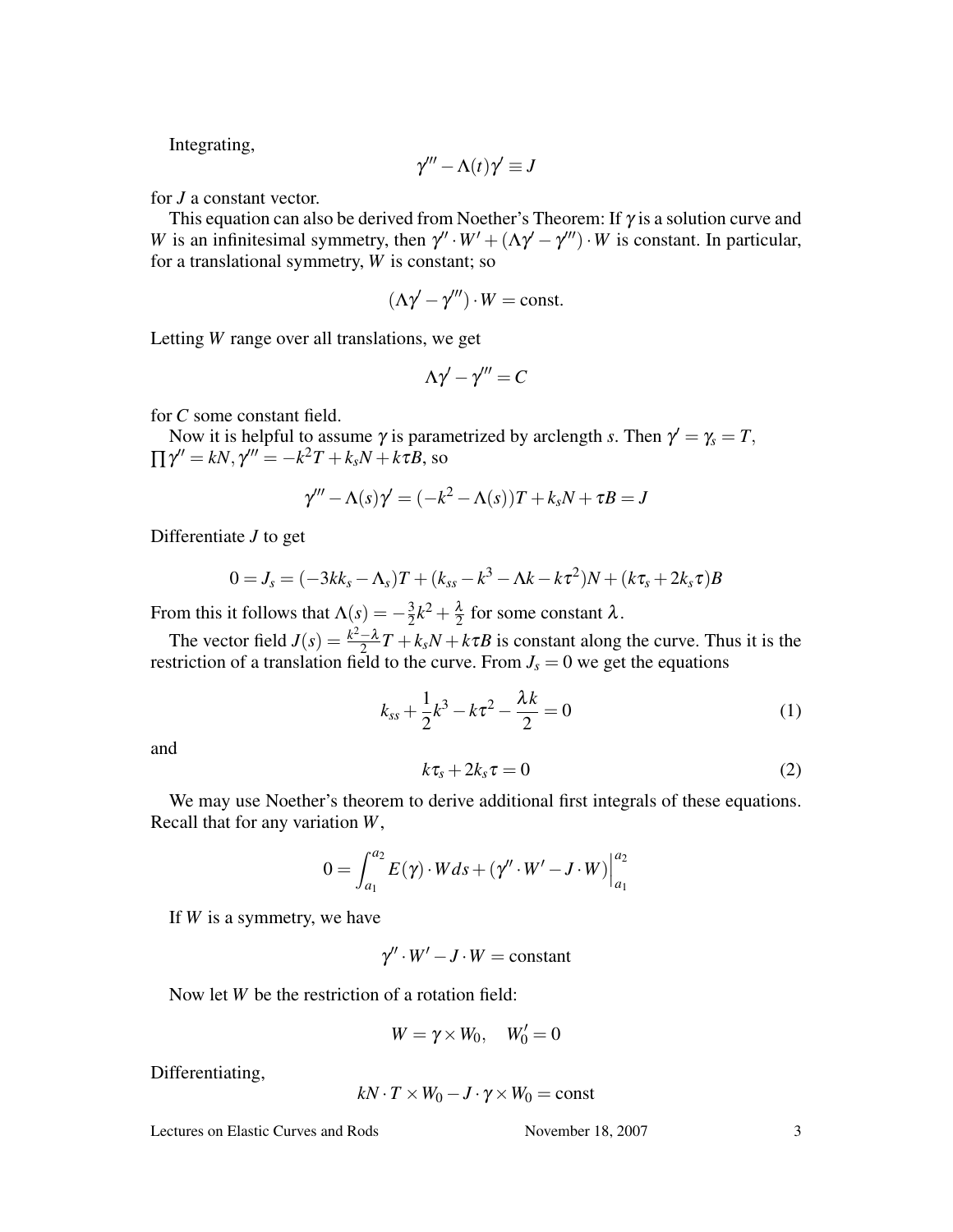$$
(kN \times T - J \times \gamma) \cdot W_0 = \text{const}
$$

Since this works for any  $W_0$ , we get

$$
kB + J \times \gamma = A
$$

for *A* a constant vector. So the vector field

$$
I = kB = A + \gamma \times J
$$

is the restriction of an isometry to the curve.

The vector fields *J* and *I* play an important role in the integration of the equations of the elastica. A *Killing field* along a curve is a vector field along the curve which is the restriction of an infinitesimal isometry of the ambient space. If  $\gamma$  is an elastica in  $\mathbb{R}^3$ , then we have two Killing fields along  $γ$ :

$$
J=\frac{k^2-\lambda}{2}T+k_sN+k\tau B
$$

and

$$
I = kB = A + \gamma \times J
$$

where *A* and *J* are constant fields.

$$
k^2 \tau = I \cdot J = A \cdot J = c \tag{3}
$$

is constant, as is

$$
4||J||2 = (k2 – \lambda)2 + 4ks2 + 4k2\tau2 = a2
$$
 (4)

Observe that equation 1 integrates to equation 4 and equation 2 integrates to equation 3. Now we can integrate these equations as follows:

Eliminating  $\tau$  and replacing  $k^2$  by *u*:

$$
(u - \lambda)^2 + \frac{(u_s)^2}{u} + \frac{4c^2}{u} = a^2
$$

or

$$
(u_s)^2 = P(u)
$$

for *P* a cubic polynomial.

Solving this differential equation gives

$$
k^{2} = u = k_{0}^{2} \left( 1 - \frac{p^{2}}{w^{2}} \operatorname{sn}^{2} \left( \frac{k_{0}}{2w} s, p \right) \right) = \frac{c}{\tau}
$$
 (5)

With  $\text{sn}(x, p)$  the *elliptic sine with parameter p*, and with *p*,*w*, and  $k_0$  parameters. The parameters  $p, w$ , and  $k_0$  are related to the constants  $\lambda$  and  $c$  by

$$
2\lambda = \frac{k_0^2}{w^2}(3w^2 - p^2 - 1)
$$

Lectures on Elastic Curves and Rods November 18, 2007 4

or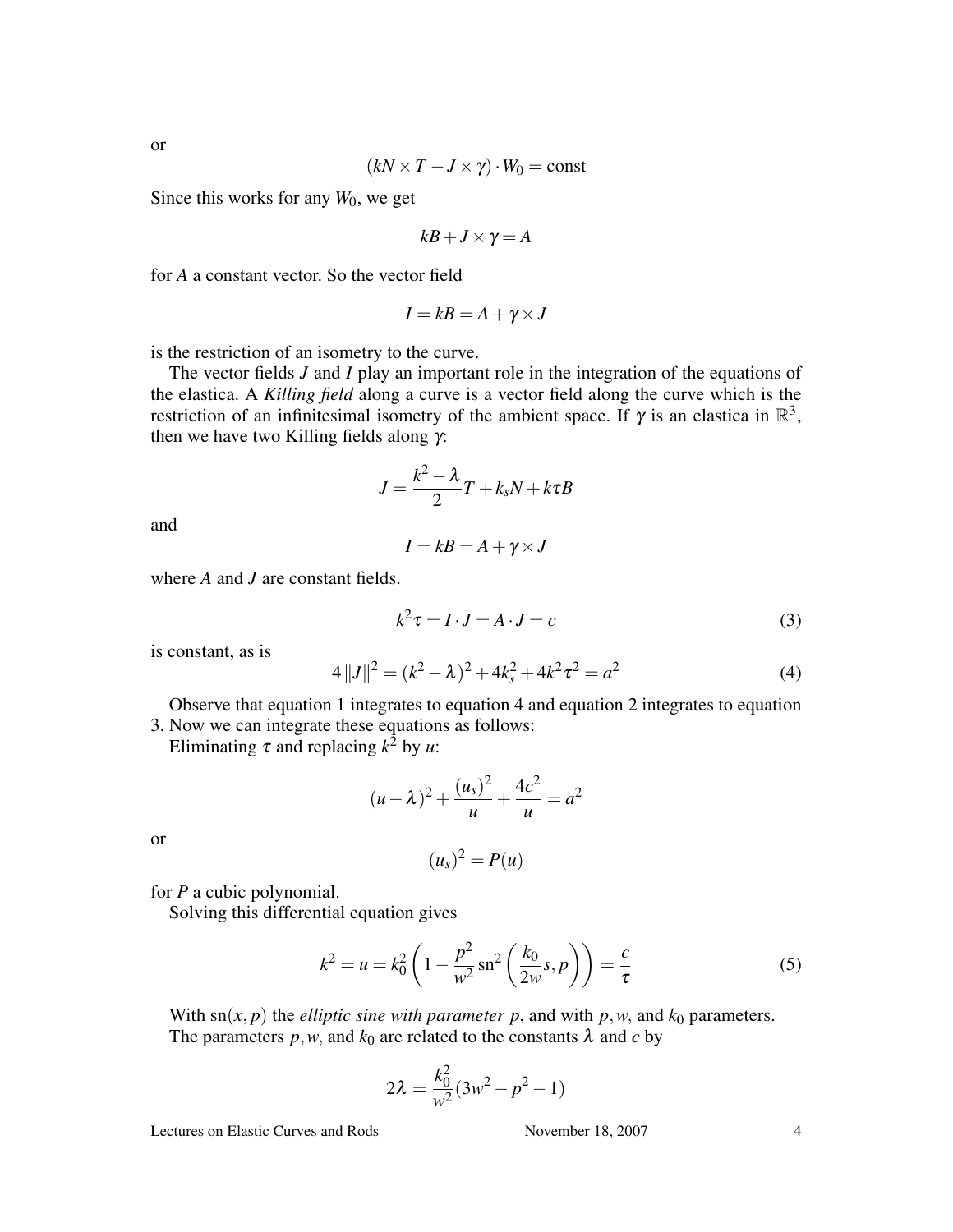$$
4c^2 = \frac{k_0^6}{w^4}(1 - w^2)(w^2 - p^2)
$$

A planar curve has  $\tau = 0$ , so  $c = 0$ . Thus either  $w = 1$  or  $w = p$ . The parameter  $k_0$ determines the maximum curvature.

Up to similarity, every solution corresponds to a point in the triangle  $0 \le p \le w \le 1$ . The planar curves correspond to two of the three edges of the triangle. The third edge of the triangle,  $p = 0$  is made up of curves of constant curvature and torsion (helices).

What do the three-dimensional solutions look like? We can use the Killing fields to construct a preferred cylindrical coordinate system. Choose coordinates in  $\mathbb{R}^3$  so that

$$
J = \begin{pmatrix} 0 \\ 0 \\ \frac{a}{2} \end{pmatrix}, \quad A = \begin{pmatrix} 0 \\ 0 \\ b \end{pmatrix}, \quad b \ge 0
$$

The second equation is achieved by replacing  $\gamma$  by  $\gamma - K$  for some *K* (translation). Since  $I = \gamma \times J + A$ , we have

$$
c = I \cdot J = A \cdot J = \frac{ab}{2}
$$

$$
I - \frac{I \cdot J}{J \cdot J} J = I - A = \gamma \times J
$$

We have the coordinate fields

$$
\partial z = \frac{2}{a}J
$$

$$
\partial \theta = \frac{2}{a}\gamma \times J = \frac{2}{a}(I - \frac{4c}{a^2}J)
$$

$$
\partial r = \frac{\partial z \times \partial \theta}{\|\partial z \times \partial \theta\|} = \frac{J \times B}{\|J \times B\|}
$$

Writing  $T = \frac{dr}{ds}\partial r + \frac{dz}{ds}\partial z + \frac{d\theta}{ds}\partial \theta$ , we get

$$
\frac{dr}{ds} = T \cdot \partial r \quad \frac{dz}{ds} = T \cdot \partial z \quad \frac{d\theta}{ds} = \frac{T \cdot \partial \theta}{\|\partial \theta\|^2}
$$

and the equations for  $\gamma$  can be integrated explicitly.

Using equation 4, the differential equation for *r* can be seen to be

$$
\frac{dr}{ds} = \frac{2k_s}{\sqrt{4k_s^2 + (k^2 - \lambda)^2}} = \frac{2kk_s}{\sqrt{a^2k^2 - 4c^2}}
$$

This integrates to

$$
r = \frac{2}{a^2}\sqrt{a^2k^2 - 4c^2}
$$

So *r* has the same periodicity and critical points as *k*. The elastica lies between two concentric cylinders (the inner one perhaps degenerating to a line) around the *z* - axis.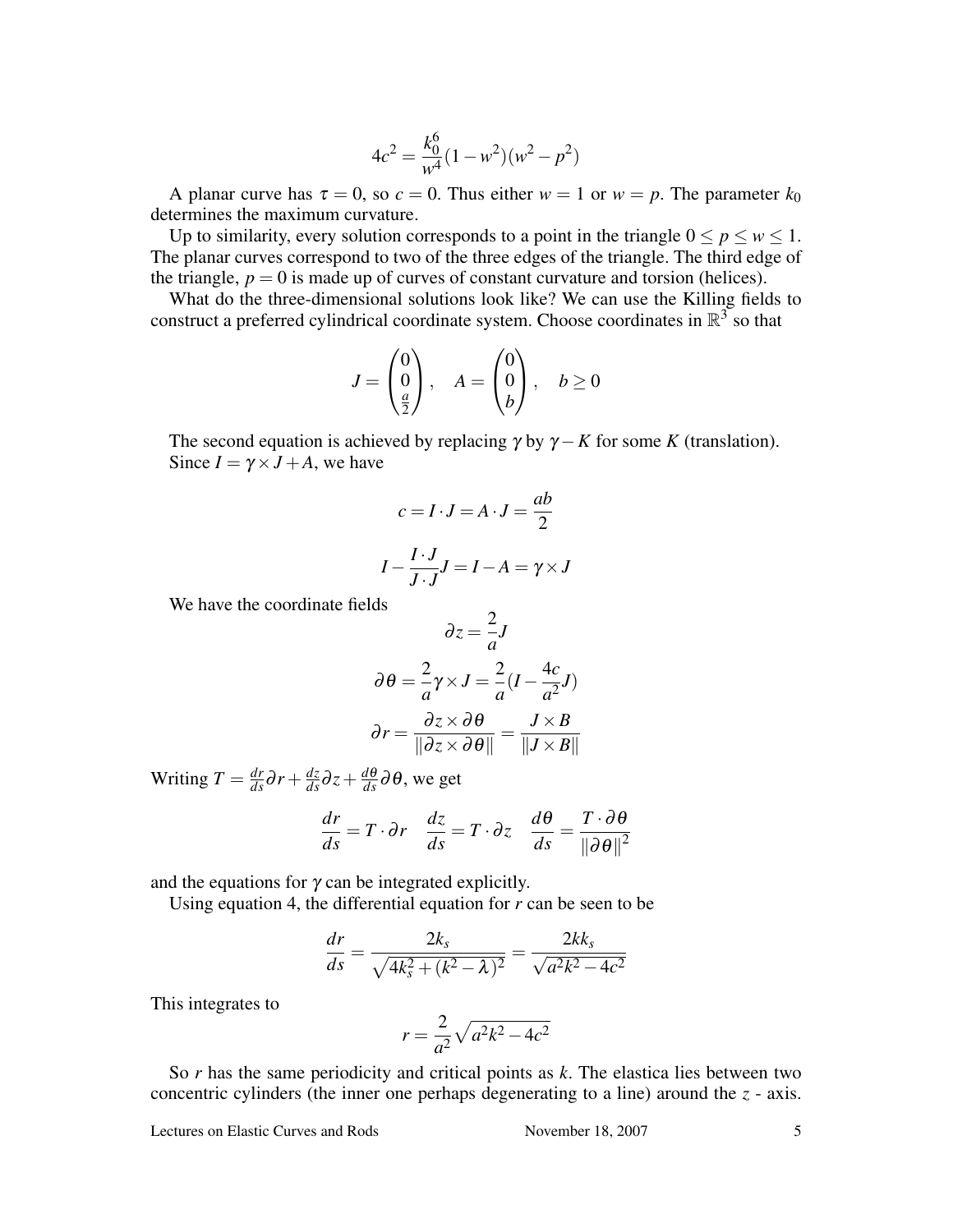

FIGURE 1. Wavelike elastica

the maxima of the curvature occur on the outer cylinder and the minima on the inner cylinder.

In the 2-dimensional case (*c* = 0), the curve lies in a strip parallel to the *z*−*axis*. In this case the formula for  $r$ , the distance from the axis, simplifies to

$$
r = \frac{k}{a}
$$
  
When  $w = p$ ,  $k^2 = k_0^2 \left(1 - \operatorname{sn}^2\left(\frac{k_0}{2p}s, p\right)\right)$  so  

$$
k = k_0 \operatorname{cn}\left(\frac{k_0}{2p}s, p\right)
$$

The curvature oscillates between  $-k_0$  and  $+k_0$ . We call such a curve a "wavelike" elastica. (Figure 1 and Figure 2)  $\frac{1}{2}$  $\overline{a}$  $\ddot{\mathbf{r}}$ 

When  $w = 1, k^2 = k_0^2$  $1-p^2 \text{sn}^2$ *k*0  $\frac{\zeta_0}{2}$ s, *p* so  $k = k_0$  dn  $\left($ *k*0 2 *s*, *p*  $\mathbf{r}$ 

(where  $dn(x)$  is the elliptic delta), and  $k$  is non-vanishing. We call such a curve "orbitlike". (Figure 3a)

The borderline case,  $p = w = 1$ , (Figure 3b) has non-periodic curvature:

$$
k = k_0 \operatorname{sech} \frac{k_0}{2} s
$$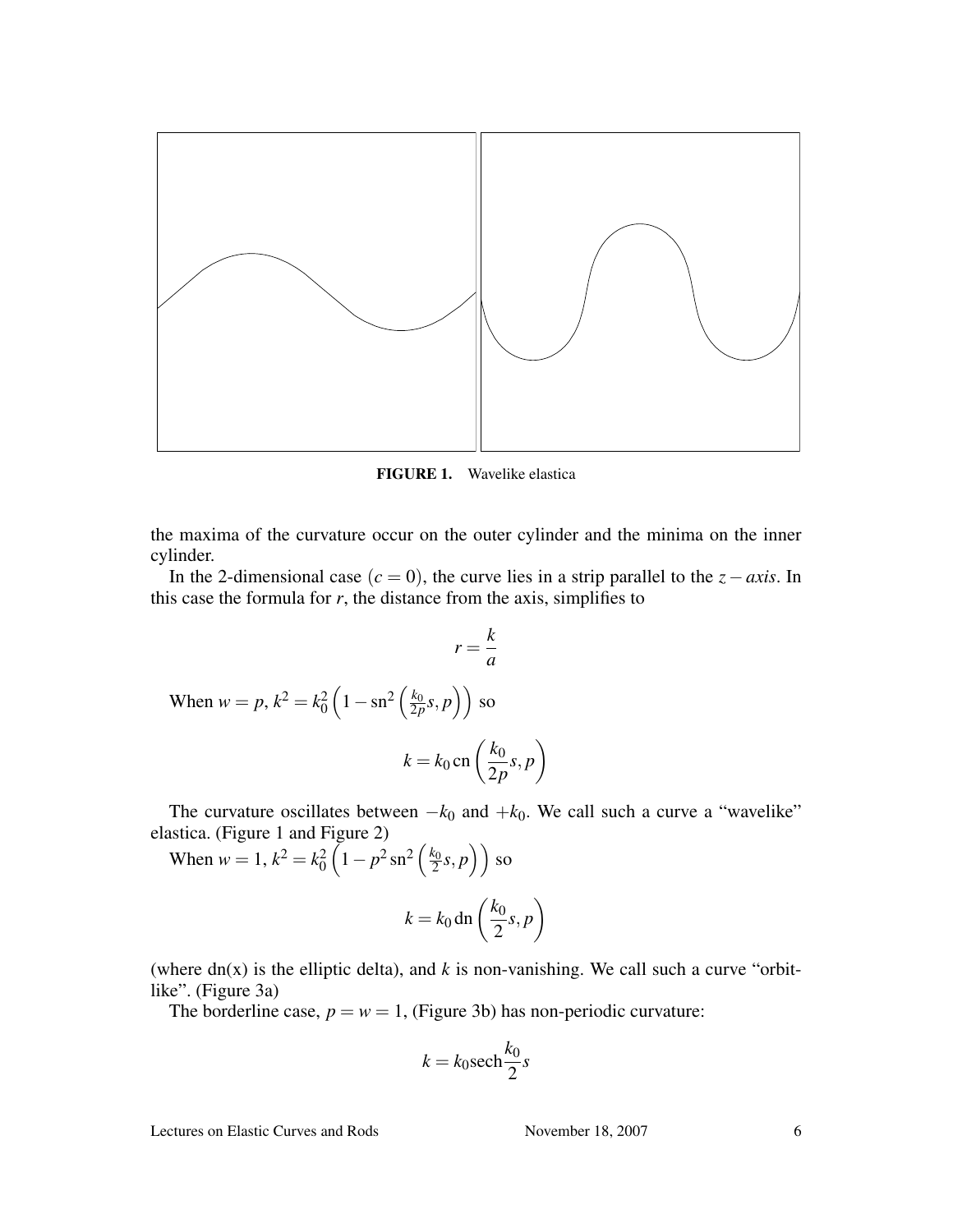

FIGURE 2. Wavelike elastica



FIGURE 3. a) Orbitlike elastica b) Borderline elastica

For  $p = 0$  we get the helices:

$$
k \equiv k_0 \qquad \tau \equiv \tau_0 = \frac{c}{k_0^2}.
$$

The curves with  $0 < p < w < 1$  are non-planar. For such curves,  $0 < k < k_0$  and the curve has non-vanishing curvature and torsion.

When is the curve *closed*? Its curvature (and its torsion) is always periodic except in the case of a borderline elastic curve  $(p = 1)$ , which is obviously not closed. We need the coordinates of  $\gamma$  to be periodic.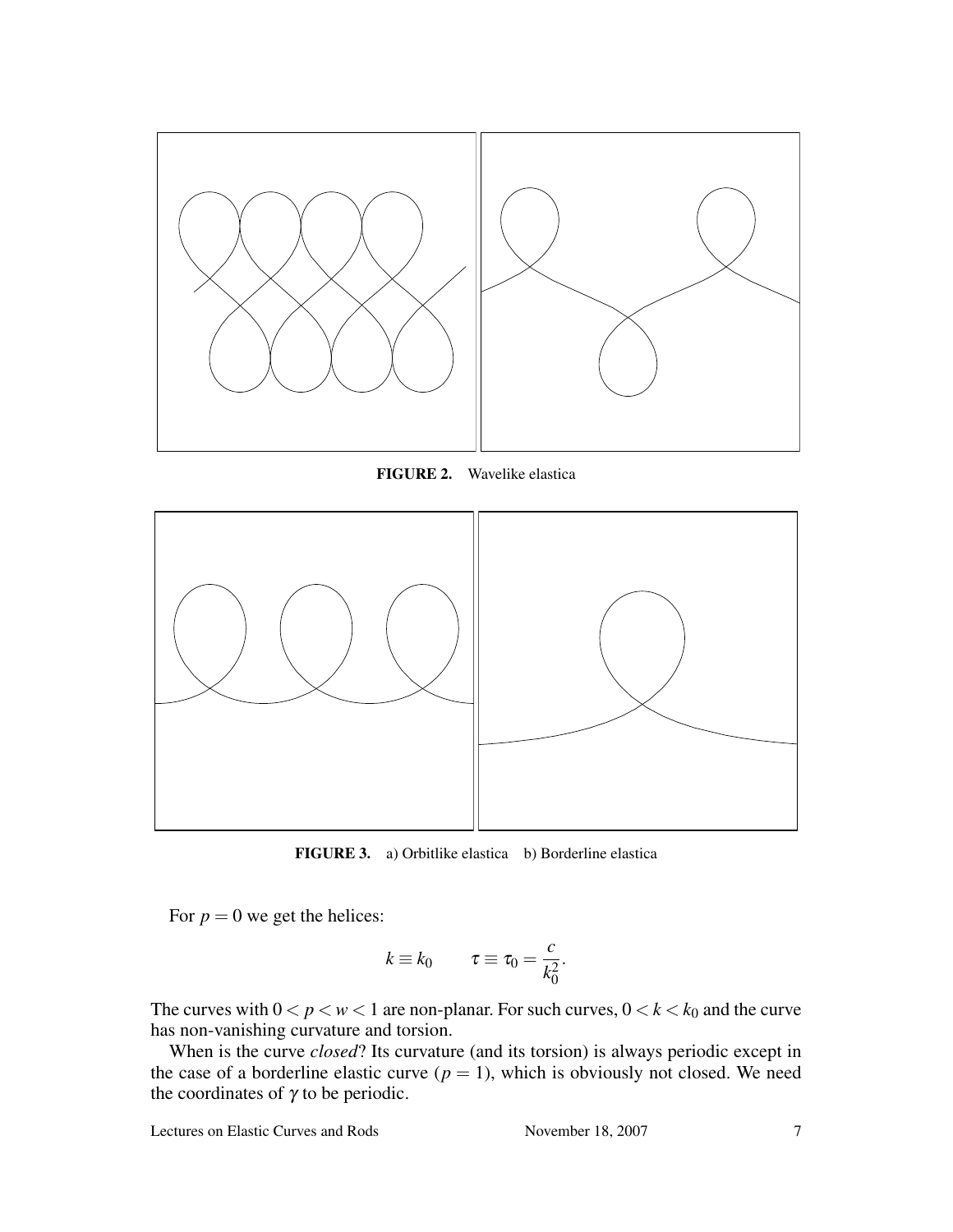To answer this we must briefly review the properties of elliptic functions. (See [6] for exhaustive details.) The complete elliptic integrals  $E(p)$  and  $K(p)$  are given by:

$$
K(p) = \int_0^{\frac{\pi}{2}} \frac{1}{\sqrt{1 - p^2 \sin^2 \phi}} d\phi
$$

and

$$
E(p) = \int_0^{\frac{\pi}{2}} \sqrt{1 - p^2 \sin^2 \phi} \, d\phi
$$

The elliptic function sn(*x*, *p*) is an odd function with sn( $x + 2K(p)$ ,  $p$ ) = −sn(*x*, *p*). So the curvature of an elastica is periodic with period  $2wK(p)/k_0$ .

If  $\triangle z$  and  $\triangle \theta$  represent the change in *z* and  $\theta$  over one period of *k*, then  $\gamma$  is a smooth closed curve if and only if  $\Delta z = 0$  and  $\Delta \theta$  is rationally related to  $2\pi$ .

$$
\Delta z = \int_0^{\frac{2w}{k_0}K(p)} \langle \partial z, T \rangle ds = \frac{2}{a} \int_0^{\frac{2w}{k_0}K(p)} (k^2 - \lambda) ds
$$

$$
= \frac{4w}{ak_0} \int_0^{K(p)} (k_0^2 - \lambda) - k_0^2 \frac{p^2}{w^2} \operatorname{sn}^2(x, p) dx
$$

The closure condition may be written:

$$
\triangle z = 0 \Longleftrightarrow 1 + w^2 - p^2 - 2\frac{E(p)}{K(p)} = 0
$$

There is one closed planar curve (besides the circle): It requires

$$
w = p \quad 2E(p) = K(p) \Longleftrightarrow p \approx .82
$$

We have seen that *J* is a constant field, the restriction of a translation field to the curve. From the formula

$$
J = \frac{k^2 - \lambda}{2}T + k'N + k\tau B
$$

It is clear that the curvature achieves its extrema at places where  $N \cdot J = 0$ .

The second condition for closure is that the  $\theta$  coordinate be periodic. Let  $\triangle \theta$  denote the increase in the  $\theta$  coordinate in one period of the curvature function. Then it is necessary that  $\Delta\theta$  be a rational multiple of  $2\pi$ . The formula for  $\Delta\theta$  in terms of the parameters *p* and *w* is quite complicated; see [19] for details. The essential fact is that as one the point on the curve  $\Delta z$  varies, the value of  $\Delta \theta$  varies monotonically between 0 and −π. It therefore takes on every rational multiple of *pi* between those two values. This leads to the following theorem:

**Theorem 1 (Langer and Singer, 1983 [19])**  $\triangle \theta$  *is monotonically decreasing from*  $\pi$ *to 0 along*  $\Delta z = 0$ . Thus there are infinitely many closed elastic curves which are *nonplanar. All such elastica are embedded, lie on embedded tori of revolution, and represent*  $(m, n)$  *- torus knots, one for each*  $m > 2n$ .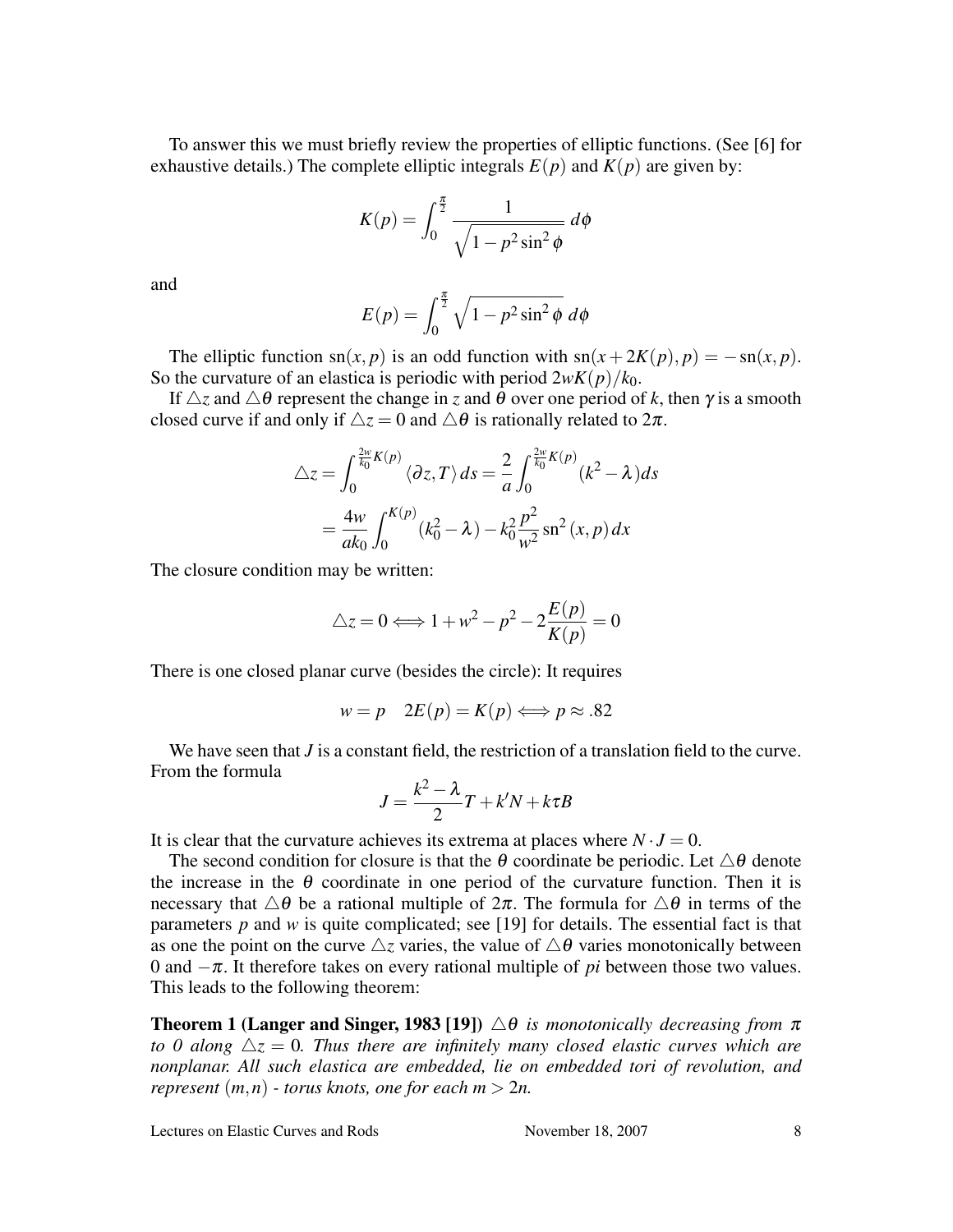

FIGURE 4. The figure-eight elastica

Figure 5 allows one to visualize the space of elastic curves in  $\mathbb{R}^3$ . Three parameters control the size and shape of an elastica. One parameter,  $k_0$ , gives the maximum curvature of the curve; dilations of  $\mathbb{R}^3$  will adjust this. So we are reduced to two parameters, *p* and *w*, with  $0 \le p \le w \le 1$ , and the parameter space is a triangle. Two of the three sides of the triangle correspond to planar elastic curves, while the third side corresponds to helices. The three vertices of the triangle correspond to borderline elastica, circle, and straight line. The interior of the triangle consists entirely of nonplanar curves. The curve  $\Delta z = 0$  contains all of the closed elastic curves. The line  $p^2 + w^2 = 1$  contains those (nonplanar) elastic curves that cross the axis of symmetry. Finally, there is a line along which are the solutions of the *free elastica* problem: for these curves there is no length constraint. We will have more to say about the free elastica later.

## 2. THE ELASTICA IN A RIEMANNIAN MANIFOLD

In this lecture we will formulate a generalized variational problem, that of the elastica in a Riemannian manifold. By this we mean a curve which is an extremal for the integral of the squared (geodesic) curvature among curves with specified boundary conditions. Here we summarize the machinery needed for calculations.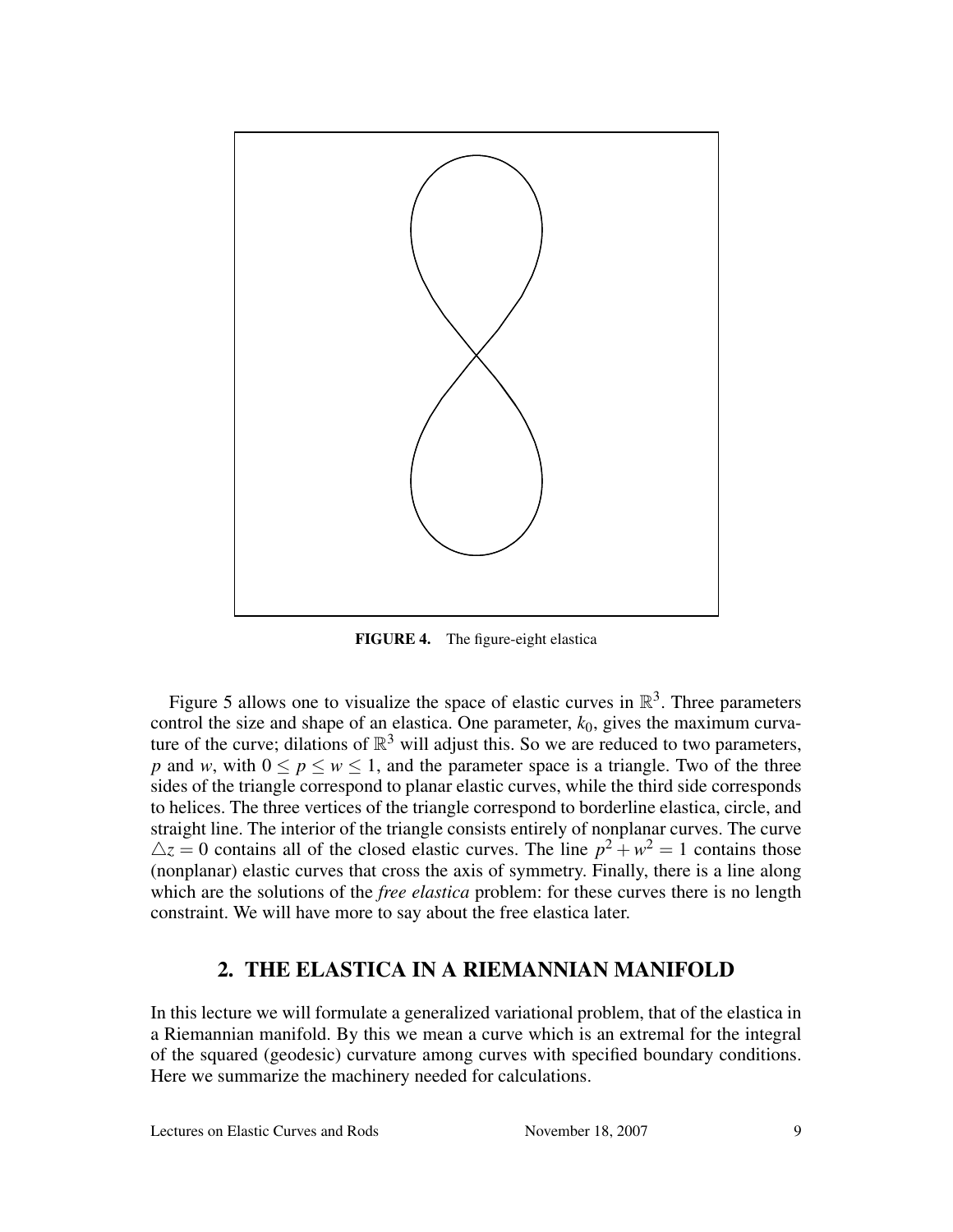

**FIGURE 5.** Parameter space of elastica in  $\mathbb{R}^3$ 

In what follows, *M* is a smooth Riemannian manifold, with Riemannian metric  $g(X,Y) = < X, Y >$ , that is, a positive-definite symmetric bilinear form on tangent vectors *X* and *Y* at each point. The ordinary derivative is replaced by the covariant derivative ∇*XY*, which measures the derivative of a vector *field Y* in the direction of a vector *X*.

For vector fields *X* and *Y* the equality of mixed partial derivatives is replaced by the bracket formula:

$$
\nabla_X Y - \nabla_Y X = [X, Y] = XY - YX
$$

Ex: If  $X = \frac{\partial}{\partial x}$  $\frac{\partial}{\partial x}$ , and  $Y = x \frac{\partial}{\partial y}$  $\frac{\partial}{\partial y}$  in local coordinates, then

$$
\nabla_X Y - \nabla_Y X = \frac{\partial}{\partial y} - 0 = \left[ \frac{\partial}{\partial x}, x \frac{\partial}{\partial y} \right]
$$

 $\gamma(t)$  is an immersed curve in *M* then it has velocity vector  $V = vT$  and squared geodesic curvature

$$
k^2 = \left\|\nabla_T T\right\|^2
$$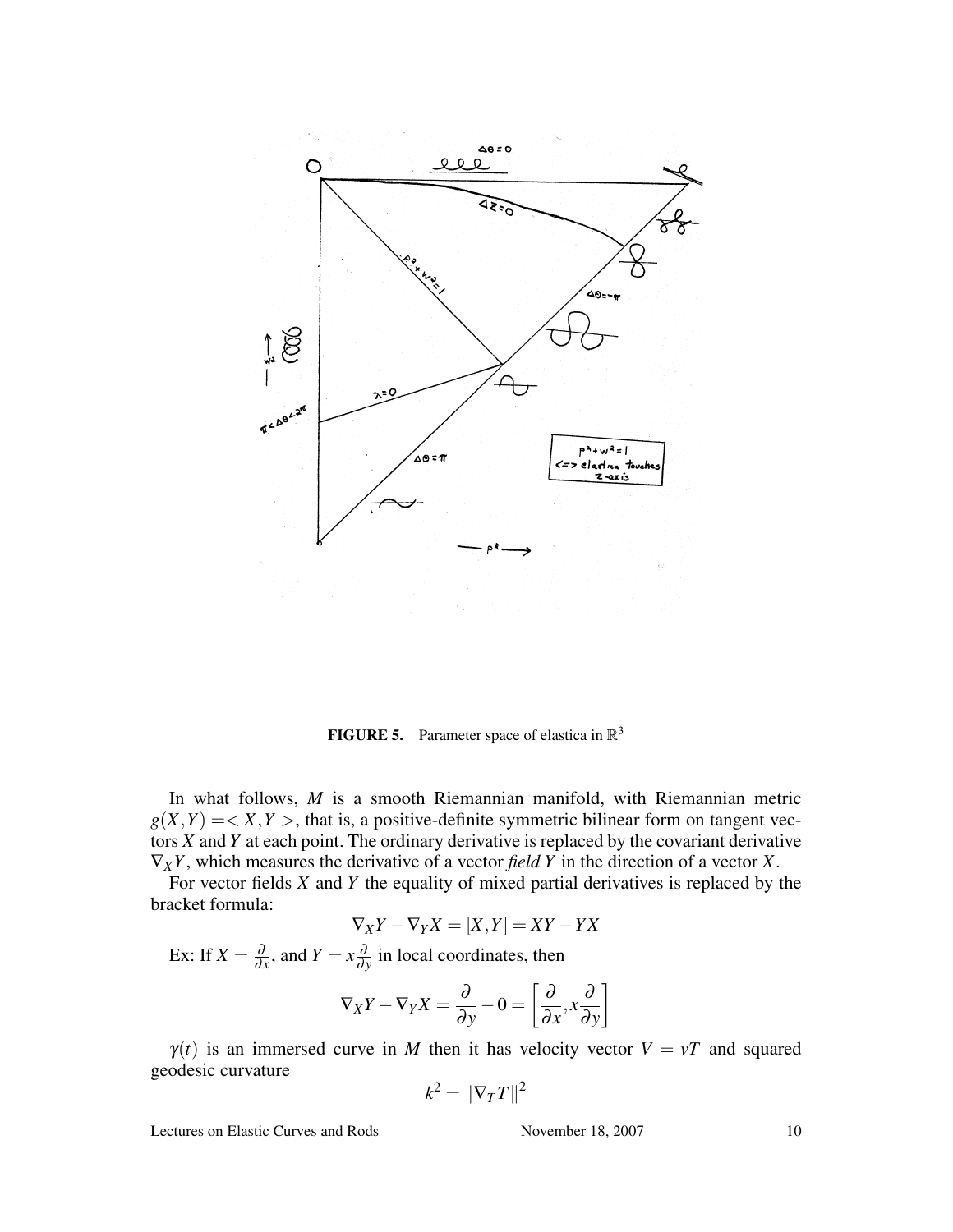The Frenet equations for a curve are

$$
\gamma' = vT \quad \nabla_T T = kN \quad \nabla_T N = -kT + \tau B \quad \nabla_T B = -\tau N \tag{6}
$$

For a family of curves  $\gamma_w(t) = \gamma(w,t)$  we will write

$$
W = W(w,t) = \frac{\partial \gamma}{\partial w}
$$

$$
V(w,t) = \frac{\partial \gamma}{\partial t} = v(w,t)T(w,t)
$$

So *V* is velocity and  $v = \frac{ds}{dt}$  is speed, and *W* represents an infinitesimal variation of the curve. *s* is the arclength parameter along a curve.

The basic formulas needed in calculating the Euler equations are as follows:

$$
0 = [W, V] = [W, vT] = W(v)T + v[W, T]
$$
\n(7)

 $\text{So } [W, T] = -\frac{W(v)}{v}$  $\frac{(v)}{v}T = gT.$ 

$$
2\nu W(v) = W(v^2) = 2 \langle \nabla_W V, V \rangle = 2 \langle \nabla_V W, V \rangle = 2v^2 \langle \nabla_T W, T \rangle \tag{8}
$$

So  $W(v) = -gv$ ,  $g = -\langle \nabla_T W, T \rangle$ .

$$
W(k^2) = 2\langle \nabla_T \nabla_T W, \nabla_T T \rangle + 4gk^2 + 2\langle R(W, T)T, \nabla_T T \rangle \tag{9}
$$

Here the curvature tensor  $R$  is given by

$$
R(X,Y)Z = \nabla_X \nabla_Y Z - \nabla_Y \nabla_X Z - \nabla_{[X,Y]} Z
$$

Proof of (9):

$$
W(k^2) = 2 \langle \nabla_W \nabla_T T, \nabla_T T \rangle
$$
  
= 2 \langle \nabla\_T \nabla\_W T + \nabla\_{[W,T]} T + R(W,T) T, \nabla\_T T \rangle  
= 2 \langle \nabla\_T \nabla\_T W + \nabla\_T (gT) + \nabla\_{gT} T  
+ R(W,T) T, \nabla\_T T \rangle  
= 2 \langle \nabla\_T \nabla\_T W, \nabla\_T T \rangle + 2 \langle R(W,T) T, \nabla\_T T \rangle  
+ 4g \langle \nabla\_T T, \nabla\_T T \rangle

In what follows,  $\gamma : [0,1] \to M$  is a curve of length *L*. Now for fixed constant  $\lambda$  let

$$
\mathscr{F}^{\lambda}(\gamma) = \frac{1}{2} \int_0^L k^2 + \lambda ds = \frac{1}{2} \left( \int_0^L k^2 ds + \lambda L \right)
$$

$$
= \frac{1}{2} \int_0^1 (\|\nabla_T T\|^2 + \lambda) v(t) dt
$$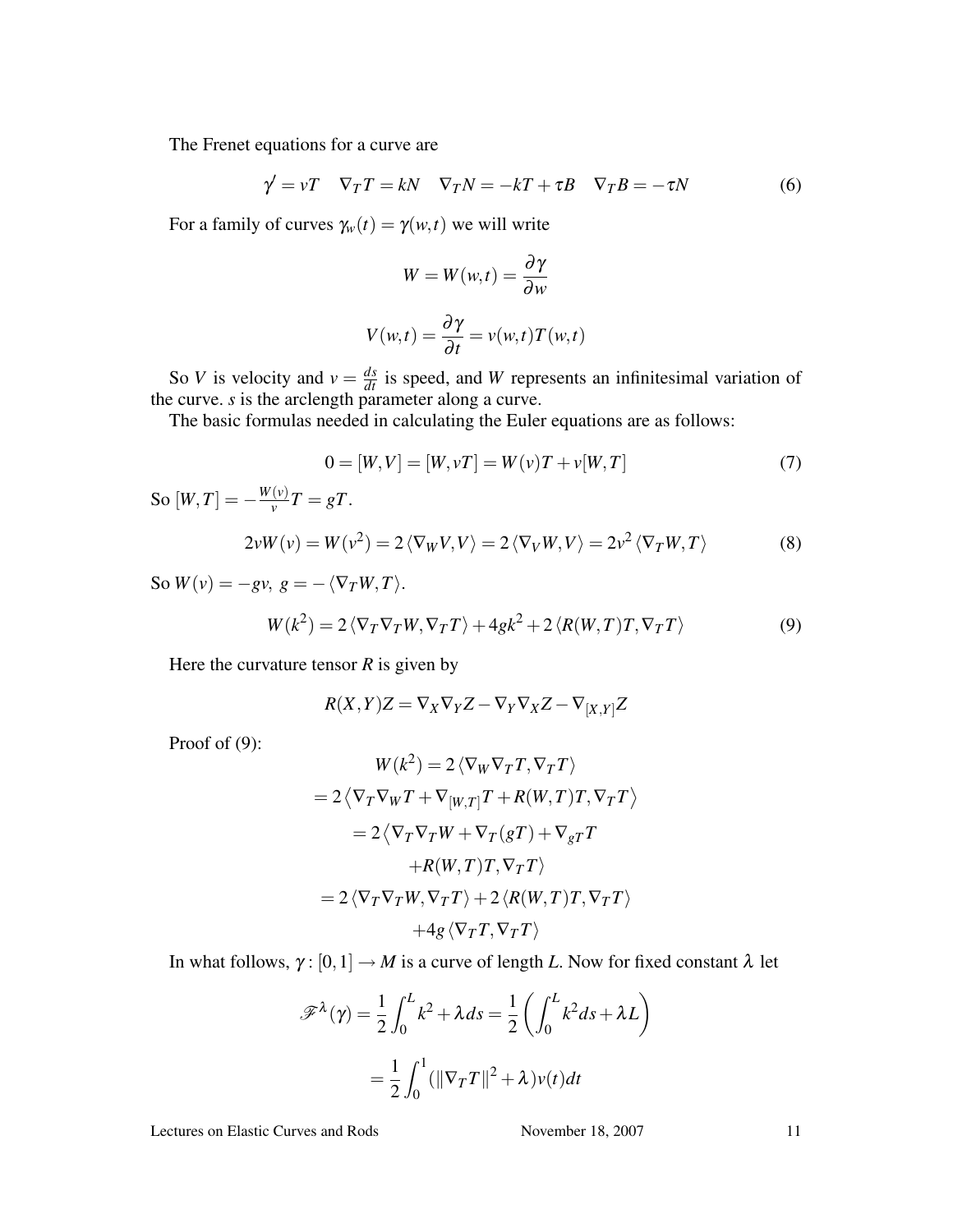For a variation  $\gamma_w$  with variation field *W* we compute

$$
\frac{d}{dw}\mathscr{F}^{\lambda}(\gamma_w) = \frac{1}{2} \int_0^1 W(k^2)v + (k^2 + \lambda)W(v)dt
$$

$$
= \frac{1}{2} \int_0^1 W(k^2) - (k^2 + \lambda)g \, ds
$$

$$
= \int_0^1 \langle \nabla_T \nabla_T W, \nabla_T T \rangle + 2gk^2
$$

$$
+ \langle R(W, T)T, \nabla_T T \rangle - \frac{1}{2}(k^2 + \lambda)g ds
$$

One of the symmetries of the curvature tensor allows us to replace  $\langle R(W,T)T, \nabla_T T \rangle$ with  $\langle R(\nabla_T T, T)T, W \rangle$ . Now integrate by parts, using  $g = -\langle \nabla_T W, T \rangle$ 

$$
\frac{d}{dw}\mathscr{F}^{\lambda}(\gamma_w) = \int_0^1 \langle \nabla_T \nabla_T W, \nabla_T T \rangle - \langle \nabla_T W, 2k^2 T \rangle
$$

$$
+ \langle R(\nabla_T T, T)T, W \rangle + \frac{1}{2} \langle \nabla_T W, (k^2 + \lambda)T \rangle ds
$$

$$
= \int_0^L \langle E, W \rangle ds
$$

$$
+ \left[ \langle \nabla_T W, \nabla_T T \rangle + \langle W, -(\nabla_T)^2 T + \Lambda T \rangle \right]_0^L
$$

where

$$
E = (\nabla_T)^3 T - \nabla_T (\Lambda T) + R(\nabla_T T, T) T
$$

and

$$
\Lambda = \frac{\lambda - 3k^2}{2}
$$

When *M* is a manifold of constant sectional curvature *G*, the formula for *E* can be simplified to

$$
E=(\nabla_T)^3T-\nabla_T(\Lambda_GT)
$$

where

$$
\Lambda_G = \frac{\lambda - 2G - 3k^2}{2}
$$

Now by using the Frenet equations (6) we compute

$$
E = \nabla_T \left( \nabla_T k N - \frac{\lambda - 2G - 3k^2}{2} T \right)
$$

$$
= \nabla_T \left( \frac{k^2 - \lambda + 2G}{2} T + k_s N + k \tau B \right)
$$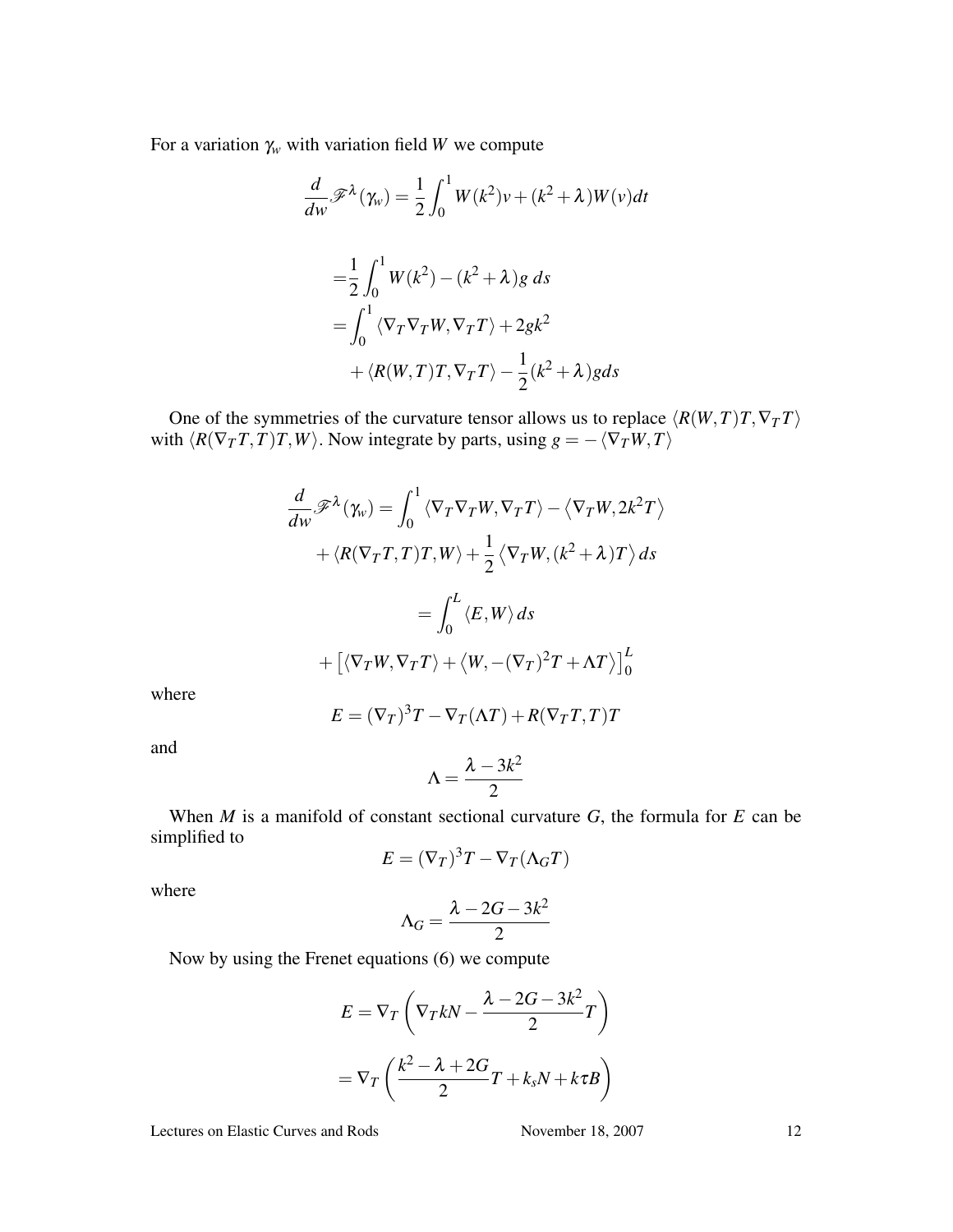$$
=\frac{2k_{ss}+k^3-\lambda k+2Gk-k\tau^2}{2}N+(2k_s\tau+k\tau_s)B
$$

The equations  $E = 0$  for the elastica become:

$$
2k_{ss} + k^3 - \lambda k + 2Gk - k\tau^2 = 0
$$
 (10)

and

$$
2k_s\tau + k\tau_s = 0\tag{11}
$$

The second equation integrates to

$$
k^2\tau=c
$$

Eliminating  $\tau$  from the first equation and integrating:

$$
k_s^2 + \frac{k^4}{4} + (G - \frac{\lambda}{2})k^2 + \frac{c^2}{k^2} = A
$$

Letting  $u = k^2$  this becomes

$$
u_s^2 + u^3 + 4(G - \frac{\lambda}{2})u^2 - 4Au + 4c^2 = 0
$$

This has the following solutions:

\n- 1. 
$$
u = k^2
$$
 = constant,  $\tau$  = constant ("helices" and circles)
\n- 2.  $k = k_0 \operatorname{sech}\left(\frac{k_0}{2w}s\right), \tau = 0$  ("borderline elastica")
\n- 3.  $k = k_0 \operatorname{cn}\left(\frac{k_0}{2w}s, p\right), \tau = 0$  ("orbitlike elastica")
\n- 4.  $k = k_0 \operatorname{dn}\left(\frac{k_0}{2w}s, p\right), \tau = 0$  ("wavelike elastica")
\n- 5.  $k^2 = k_0^2 \left(1 - \frac{p^2}{w^2} \operatorname{sn}^2\left(\frac{k_0}{2w}s, p\right)\right)$
\n- where  $4G - 2\lambda = \frac{k_0^2(1 + p^2 - 3w^2)}{w^2}$  and  $0 \leq p \leq w \leq 1$ .
\n

## 2.1. Example: Closed elastic curves on the 2-sphere

The two-sphere  $\mathbb{S}^2$  with constant Gauss curvature G provides an interesting and remarkably complex illustration of the theory of elastic curves.<sup>1</sup> Obviously the compactness of the sphere insures that there will be a more interesting collection of closed elastic curves than the plane, but also fact that there are no dilations suggests that the structure

<sup>&</sup>lt;sup>1</sup> For proofs of results in this subsection, see [21]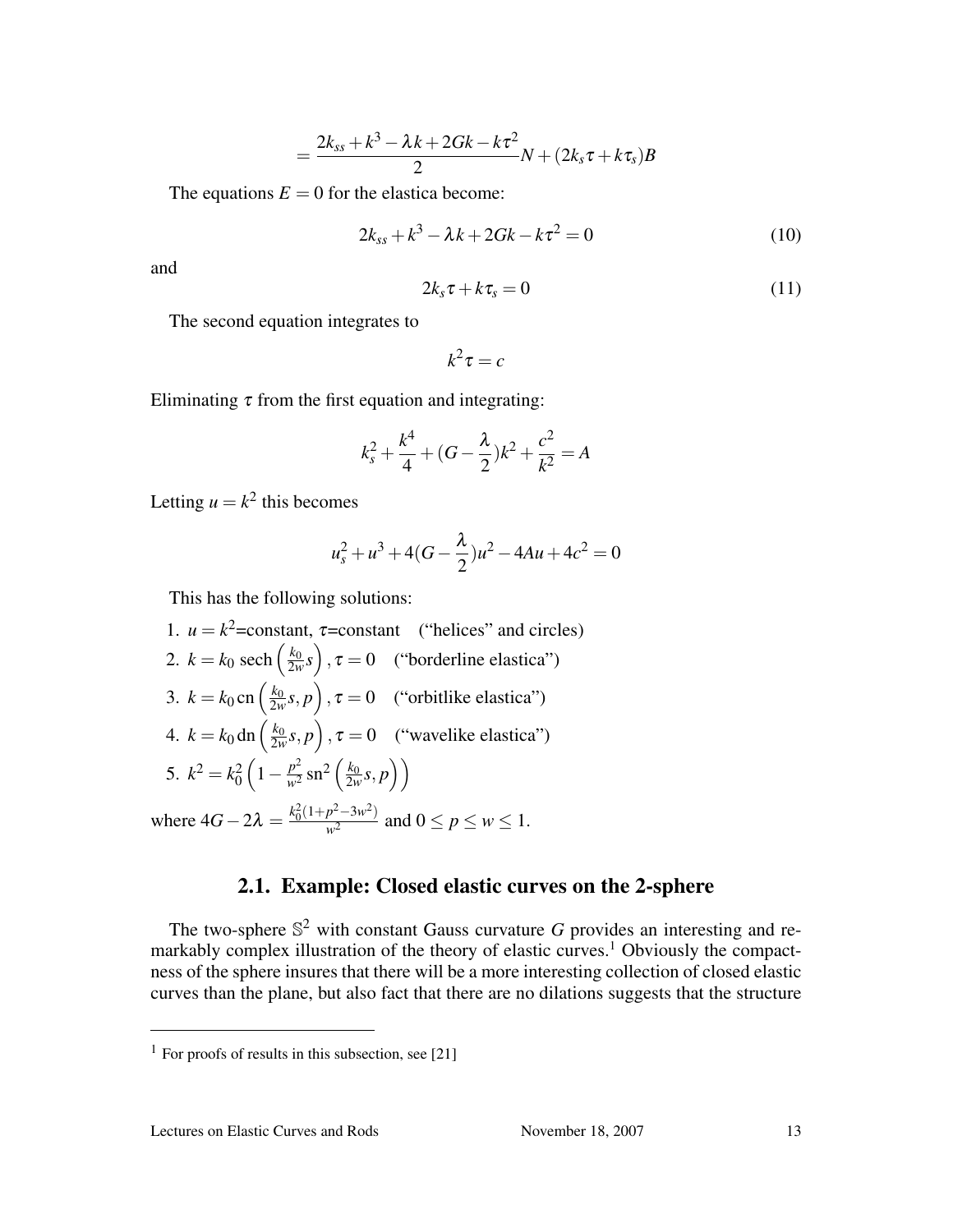is richer. To determine the conditions for closedness, we again rely on the notion of Killing fields.

Proposition 2 *Let M be a (simply-connected) manifold with constant sectional curvature G*, and let  $γ$  *be an elastica in M*. Then the vectorfields  $J = \frac{k^2 - λ}{2}$  $\frac{-\lambda}{2}T + k_{s}N + k\tau B$  and *I* = *kB along* γ *extend to Killing fields (infinitesimal isometries) on M.*

Idea of proof: Verify that when  $W = I$  or  $W = J$ , then *W* preserves arclength parameter, curvature, and torsion of γ. Since the isometry group of the sphere is three-dimensional, a dimension count shows that vector fields which satisfy these conditions must be the restrictions of Killing fields.

For arclength, one checks that  $\langle \nabla_T W, T \rangle = 0$ . For curvature, use the formula (9) for *W*(*k*). For torsion, use the formula:

$$
W(\tau^2) = 2\left\langle \frac{1}{k}(\nabla_T)^3 W - \frac{k_s}{k^2}(\nabla_T)^2 W + \left(\frac{G}{k} + k\right) \nabla_T W - \frac{k_s}{k^2} GW, \tau B \right\rangle
$$

In the two-sphere, the Killing field  $J = \frac{k^2 - \lambda}{2}$  $\frac{-\lambda}{2}T + k_s N$  must be the restriction to  $\gamma$  of a rotation field. By choosing coordinates  $x, y$  of longitude and latitude on the sphere, we may assume that

$$
\frac{\partial}{\partial x} = aJ
$$

where *a* is a constant chosen so that *J* has unit length on the equator. Since

$$
||J||^{2} = \frac{(k^{2} - \lambda)^{2}}{4} + k_{s}^{2} = A + \frac{\lambda^{2}}{4} - Gk^{2}
$$

it is clear that the norm of *J* is maximized where  $k^2$  is minimized. So if  $k = k_0$  cn  $\left(\frac{k_0}{2w}s, p\right)$ , then *k* vanishes at the maxima of  $||J||$ . Since  $\langle N, J \rangle = k_s \neq 0$  when  $k = 0$ ,  $\frac{k_0}{2w}$ s, *p* ´ , then *k* vanishes at the maxima of  $||J||$ . Since  $\langle N, J \rangle = k_s \neq 0$  when  $k = 0$ , the curve  $\gamma$  is transverse to the coordinate curves  $y = const.$  at these points. It follows that the curve is crossing the equatorial curve  $y = 0$  at the inflection points. The normalizing the curve is crossing the equator<br>constant *a* is precisely  $\sqrt{A + \frac{\lambda^2}{4}}$  $\frac{L^2}{4}$ .

### Theorem 3 *If* γ *is a wavelike elastica on a two-dimensional space-form, then the inflection points of* γ *all lie on a geodesic (the "axis" of the curve).*

A wavelike elastic curve on  $\mathbb{S}^2$  is now seen to oscillate across a great circle. Define the *wavelength* Λ of a wavelike elastica to be the amount of progress it makes along its axis in one complete period of *k*, as measured by arclength along the geodesic. If  $\frac{\Delta}{\pi\sqrt{G}}$ is rational, then the elastica will close up. To determine the closed elastic curves, then, it is necessary to study the dependence of  $\Lambda$  on parameters.

When the parameter  $\lambda$  is fixed at a value less than 2G, the non-geodesic elastic curves are wavelike, with curvature given by

$$
k(s) = k_0 \operatorname{cn}(\frac{k_0 s}{2p}, p)
$$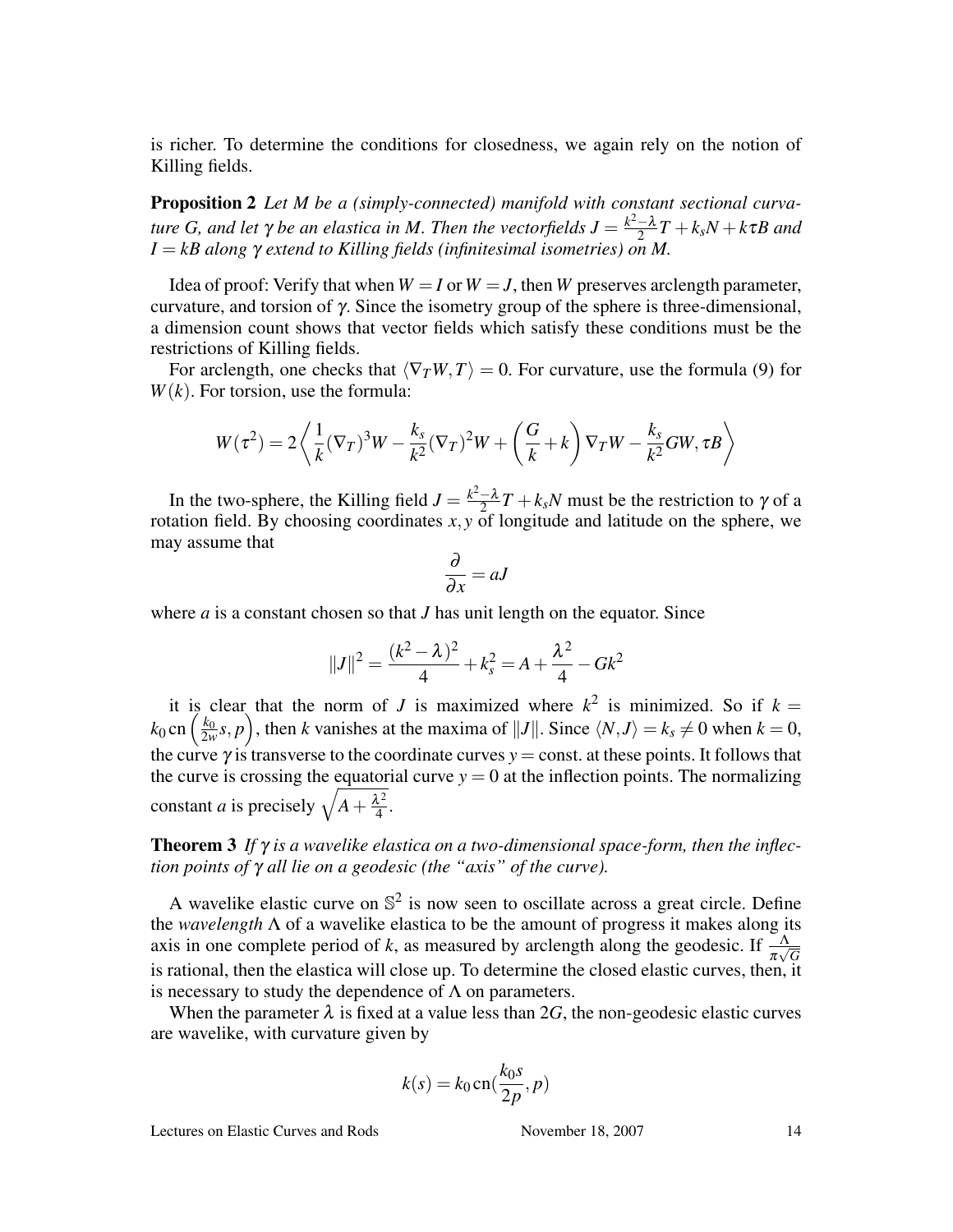

**FIGURE 6.** A wavelike elastica in  $\mathbb{S}^2$ 

where the maximum curvature is given by

$$
k_0 = \frac{p\sqrt{4G - 2\lambda}}{\sqrt{1 - 2p^2}} \quad (0 \le p^2 < \frac{1}{2})
$$

The significance of the quantity  $4G - 2\lambda$  can (partly) be accounted for as follows: By analyzing the *second variation* formula along a closed geodesic, it is possible to determine that the *n* − *fold* geodesic is a stable critical point of  $\mathscr{F}^{\lambda}$  if and only if

$$
\frac{2n-1}{n^2} \ge \frac{\lambda}{2G}
$$

For large  $\lambda$  the length penalty causes the closed geodesic to cease to be a minimum. For large  $\lambda$  the length penalty causes the closed geodesic to cease to be a minimum.<br>Indeed, when  $\lambda > 2$  the small circle of curvature  $\sqrt{\lambda - 2G}$  is a stable equilibrium. At these values, *orbitlike* elastic curves appear, whose curvature is nonvanishing.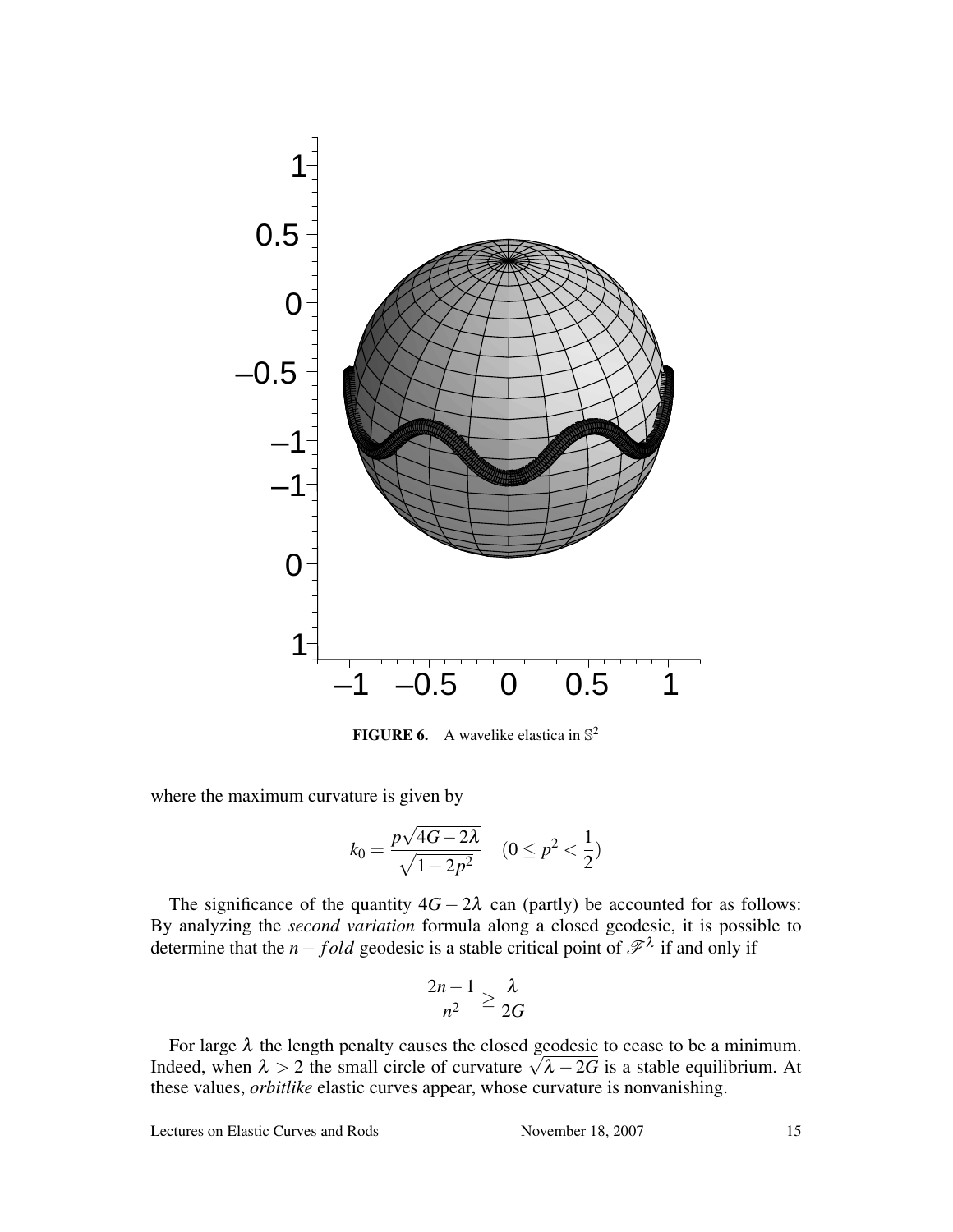

**FIGURE 7.** An orbitlike elastica in  $\mathbb{S}^2$ 

Now suppose  $\lambda$  is some fixed positive constant less than 2*G*. As a specific example, consider  $\lambda = 1$ . For this value, the equator, the double-covered equator, and the *triplecovered* equator are stable equilibria of  $\mathscr{F}^{\lambda}$ . As we will see (in lecture 5), the *minimax principle* is valid in this situation. Therefore, since the single and triple equators are regularly homotopic (that is, it is possible to smoothly deform the single circle to the triple circle through regular curves), we expect to find another elastica, a minimax critical point. In fact, using the fact that the regular homotopy can be chosen to preserve √ a four-fold symmetry, we expect to find an elastica whose wavelength is exactly  $\pi\sqrt{G}$ , which looks something like the seam on a tennis ball. And indeed, such an elastica does exist.

The full story turns out to be surprisingly subtle. The existence and uniqueness of such minimax critical points turns out to hold for  $0 \leq \lambda \leq \frac{8G}{7}$  $\frac{3G}{7}$  .

**Theorem 4 (L-S, 1987 [21])** Let  $\lambda$  be a fixed constant with  $0 \leq \frac{8}{7}G$ . Then for each pair *of positive integers m*,*n with* √

$$
\frac{m}{n} < 1 - \frac{\sqrt{G}}{\sqrt{4G - 2\lambda}}
$$

*there is a unique elastica* γ λ *m*,*n (up to congruence) which closes up in n periods while traversing the equator m times. All such curves are unstable (minimax) critical points*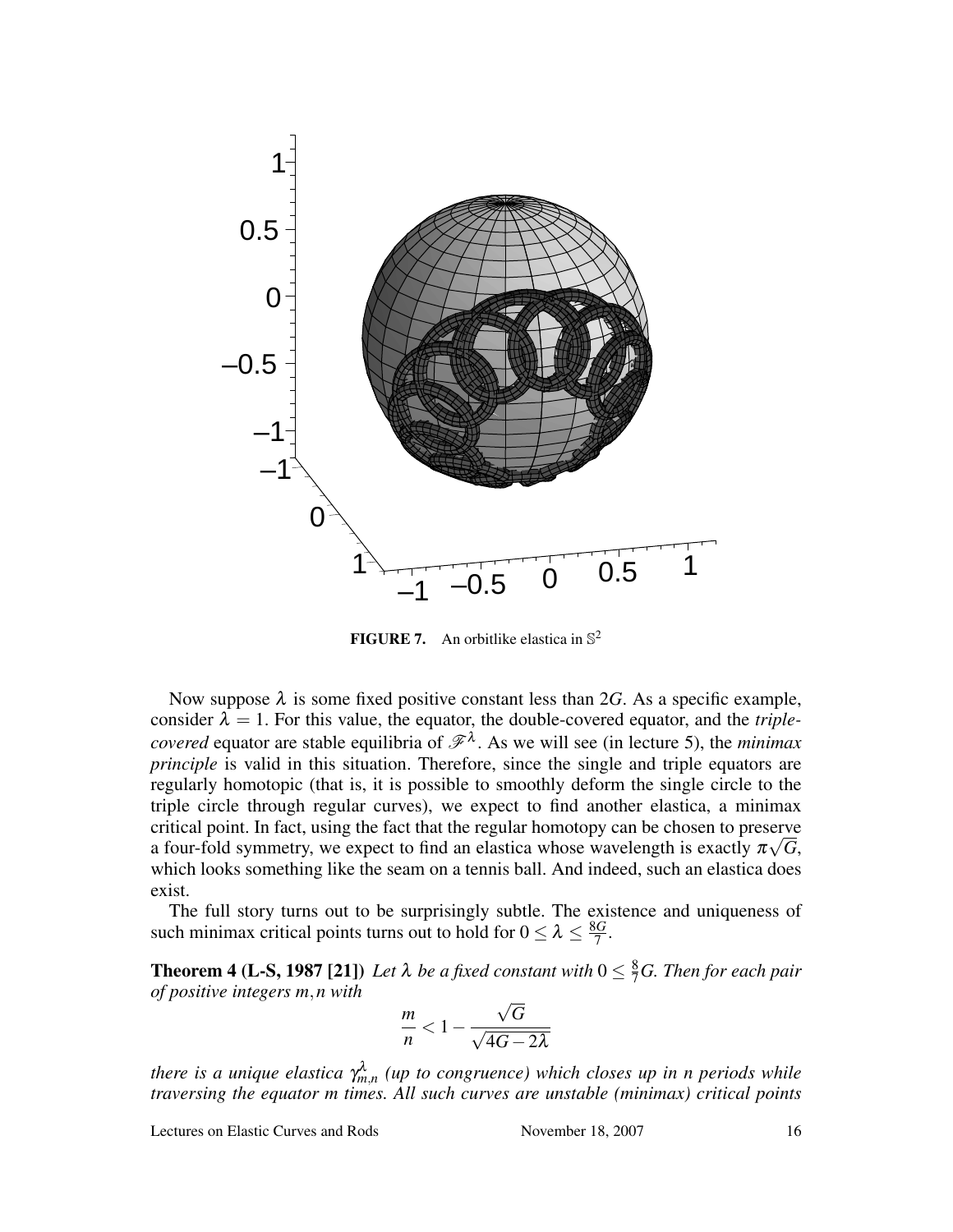for  $\mathscr{F}^{\lambda}$ .

## 3. THE KIRCHHOFF ELASTIC ROD

In the first two lectures we have considered an essentially one-dimensional object, a wire of negligible thickness. In this lecture, we will expand our horizon to include some consideration of the effect of thickness on elastic energy. We consider a thin elastic rod with circular cross-section and uniform density – the uniform symmetric (linear) Kirchhoff rod.<sup>2</sup> For a thorough treatment of the elastic theory of rods, see [1]. The configurations of the rod are described abstractly using *adapted framed curves*:

$$
\Gamma = \{ \gamma(s); T, M_1, M_2 \}
$$

where the *centerline* of the rod  $\gamma(s)$  is a unit speed curve in  $\mathbb{R}^3$ , and the *material frame*  $(T(s), M_1(s), M_2(s))$  is a positively oriented orthonormal frame. These are related by the condition:

$$
\gamma'(s) = T(s)
$$

We say that the frame is *adapted* to the curve.

The rotation of the material frame can be described by the *Darboux vector*

$$
\Omega = mT - m_2M_1 + m_1M_2
$$

and the equations

$$
T' = \Omega \times T = m_1 M_1 + m_2 M_2
$$
  
\n
$$
M'_1 = \Omega \times M_1 = -m_1 T + m M_2
$$
  
\n
$$
M'_2 = \Omega \times M_2 = -m_2 T - m M_1
$$

The *Total Elastic Energy* of a framed curve is given by

$$
E(\Gamma) = \frac{1}{2} \int \underbrace{\alpha_1(m_1)^2 + \alpha_2(m_2)^2}_{bending} + \underbrace{\beta m^2}_{twisting} ds
$$

where  $\alpha_1, \alpha_2$  and  $\beta$  are material constants.

We will be concerned with the *symmetric* case:

$$
\alpha=\alpha_1=\alpha_2
$$

In this case, the bending energy is  $\frac{\alpha}{2}$  $\int k^2 ds$ .

To understand the behavior of the rod, we need to define another frame, called the *inertial frame* along a rod by the equations:

$$
T' = k_2 U + k_3 V
$$
  
\n
$$
U' = -k_2 T
$$
  
\n
$$
V' = -k_3 T
$$

 $2$  [23] is the main reference for this section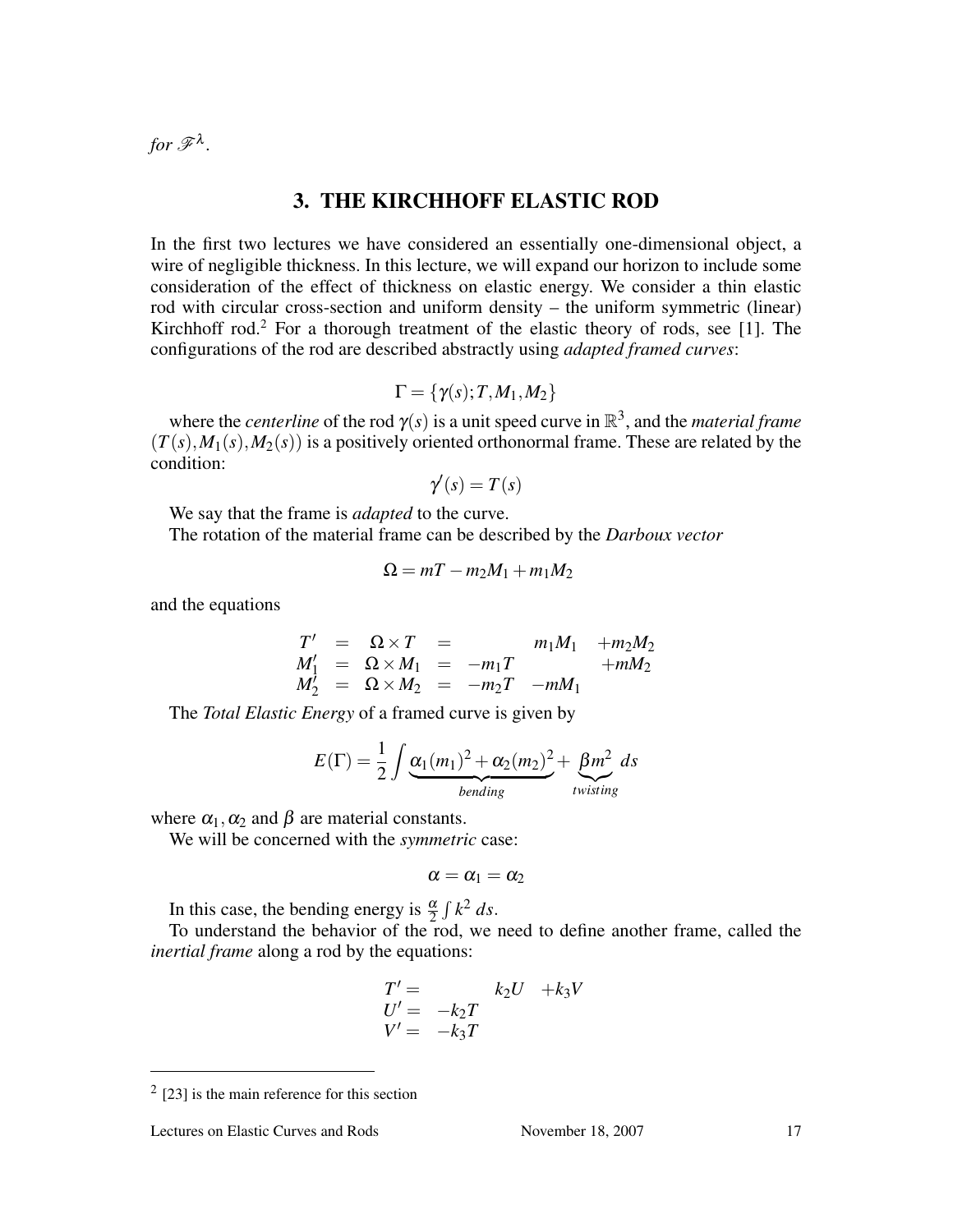The inertial frame has no *twist*, i.e., *U* and *V* "have no *T*-component to their angular velocity." That is, the Darboux vector is  $\Omega = -k_3 U + k_2 V$ . The quantities  $k_2$  and  $k_3$  are the *natural curvatures* of γ. Note that they are related to the geodesic curvature by the equation

$$
k^2 = k_2^2 + k_3^2.
$$

To more easily understand the inertial frame, define an angle  $\phi$  to be the angle between *N* and *U*. That is, write

$$
\begin{array}{rcl}\nN & = & U\cos\phi & + & V\sin\phi \\
B & = & -U\sin\phi & + & V\cos\phi\n\end{array}
$$

Differentiating the second equation

$$
-\tau N = B' = \phi'(-U\cos\phi - V\sin\phi) + (k_2\sin\phi - k_3\cos\phi)T
$$

Comparing, we derive the relationships:

$$
\phi' = \tau \quad k_2 = k \cos \phi \quad k_3 = k \sin \phi
$$

The natural frame is uniquely determined once its initial value is specified; if we replace  $\phi$  by  $\phi$  + const. we get an equivalent frame. Unlike the Frenet frame, the inertial frame only depends on two derivatives of the curve. Since the curvature and torsion are determined by the natural curvatures, the curve itself is uniquely determined up to congruence by its curvatures. The natural frame has the further technical advantage that we need not require *k* to be nonvanishing.

Now to relate the natural frame to the material frame, assume  $U(0) = M_1(0)$ . Then we can measure the twisting of the rod by looking at the angle  $\theta(s)$  between  $M_1(s)$  and *U*(*s*).

Write  $M_1 = U \cos \theta + V \sin \theta$ . Then

$$
m = M'_1 \cdot M_2 = \theta'(-U \sin \theta + V \cos \theta) \cdot M_2
$$

That is,

$$
m=\theta'
$$

We can describe the rod by  $\{\gamma, k_1, k_2, \theta\}$ . The energy is

$$
E = \frac{1}{2} \int \alpha k^2 + \beta (\theta')^2 ds
$$

An elastic rod is an equilibrium configuration for the energy with appropriate boundary conditions (usually, having each end fixed in position and clamped.) Note that we can change the rod without changing its centerline by changing  $\theta$ . We can fix the ends of the rod and its centerline and reduce the energy by minimizing the second term. Thus we have

**Proposition 5** For a rod in equilibrium,  $\theta'$  is constant. Thus  $\theta(s) = ms$ , for some fixed *constant m.*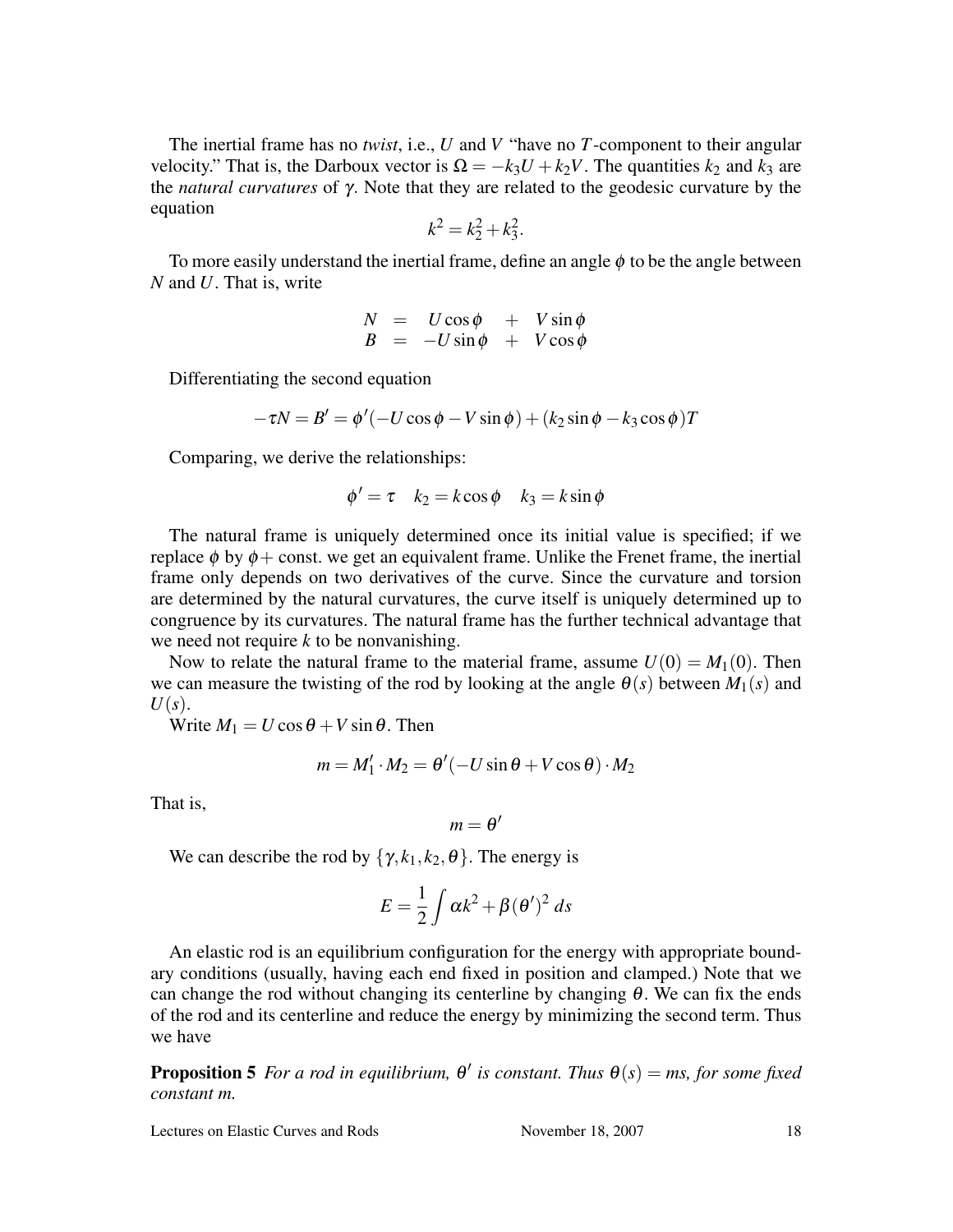If instead of clamping the ends, we held them in collars (so the ends could not change direction but were free to twist), then the energy would be reduced by untwisting until  $m = 0$ . This shows that an untwisted rod is a minimizer of bending energy – an elastica.

Now assume the rod is closed of length *L*, and (for convenience) that the material frame *M* satisfies  $M(0) = M(L)$ . That is, we take a rod, 'twist' it *n* times and weld the ends together. The Frenet frame automatically closes up, but the natural frame need not. (More generally, we could assume the angle between  $(M(0)$  and  $M(L)$  is a fixed value. This would lead to a similar conclusion, except that *n* would not be an integer.)

Let  $\psi = \phi - \theta$  be the angle between the material frame and the Frenet frame. Then our assumption is that  $\frac{\psi(L)-\psi(0)}{2\pi}$  is an integer. This leads to:

$$
2\pi n = \psi(L) - \psi(0) = \int_0^L \phi'(s) - \theta'(s)ds
$$

$$
= \int_0^L \tau(s)ds - mL
$$

The previous calculation says that an elastic rod centerline has total torsion  $\int_0^L \tau(s) ds$ given by the quantity  $2\pi n + mL$ . Using this, it is possible to formulate a variational problem whose solutions are exactly the elastic rod centerlines.

Theorem 6 *For a curve* γ(*s*) *define*

$$
\mathscr{F}(\gamma) = \lambda_1 \int_{\gamma} ds + \lambda_2 \int_{\gamma} \tau ds + \lambda_3 \int_{\gamma} k^2 ds
$$

*with k* and  $\tau$  *the curvature and torsion and*  $\lambda_3 \neq 0$ *. Then an extremal of*  $\mathcal F$  *is an elastic rod centerline.*

Clearly, when  $\lambda_2 = 0$ , this is an elastic curve.

For a Kirchhoff elastic rod centerline γ, there are two Killing fields: for constants  $α$ and  $\sigma$ :

$$
J = \frac{\alpha k^2 - \lambda}{2}T + \alpha k'N + k(\alpha \tau - \sigma)B
$$

and

$$
I = \sigma T + \alpha k B
$$

**Theorem 7** *For rod centerline* γ *there is an 'associated' elastic curve*  $γ_0$  *whose curvature is k and torsion is*  $\tau - \frac{\sigma}{2\alpha}$ *, where k and*  $\tau$  *are the curvature and torsion of*  $\gamma$ *.* 

Recall that for elastic curves, There are embedded nonplanar elastic curves, each lying on an embedded torus of revolution,representing an (*m*,*n*) - torus knot, one for each  $m > 2n$ . In the case of rods, there is an extra parameter, allowing for many more closed curves. For rods, the result is:

Theorem 8 (Ivey - Singer, 1998[12]) *Every torus knot type is realized by a smooth closed elastic rod centerline. For any pair of relatively prime positive integers k and*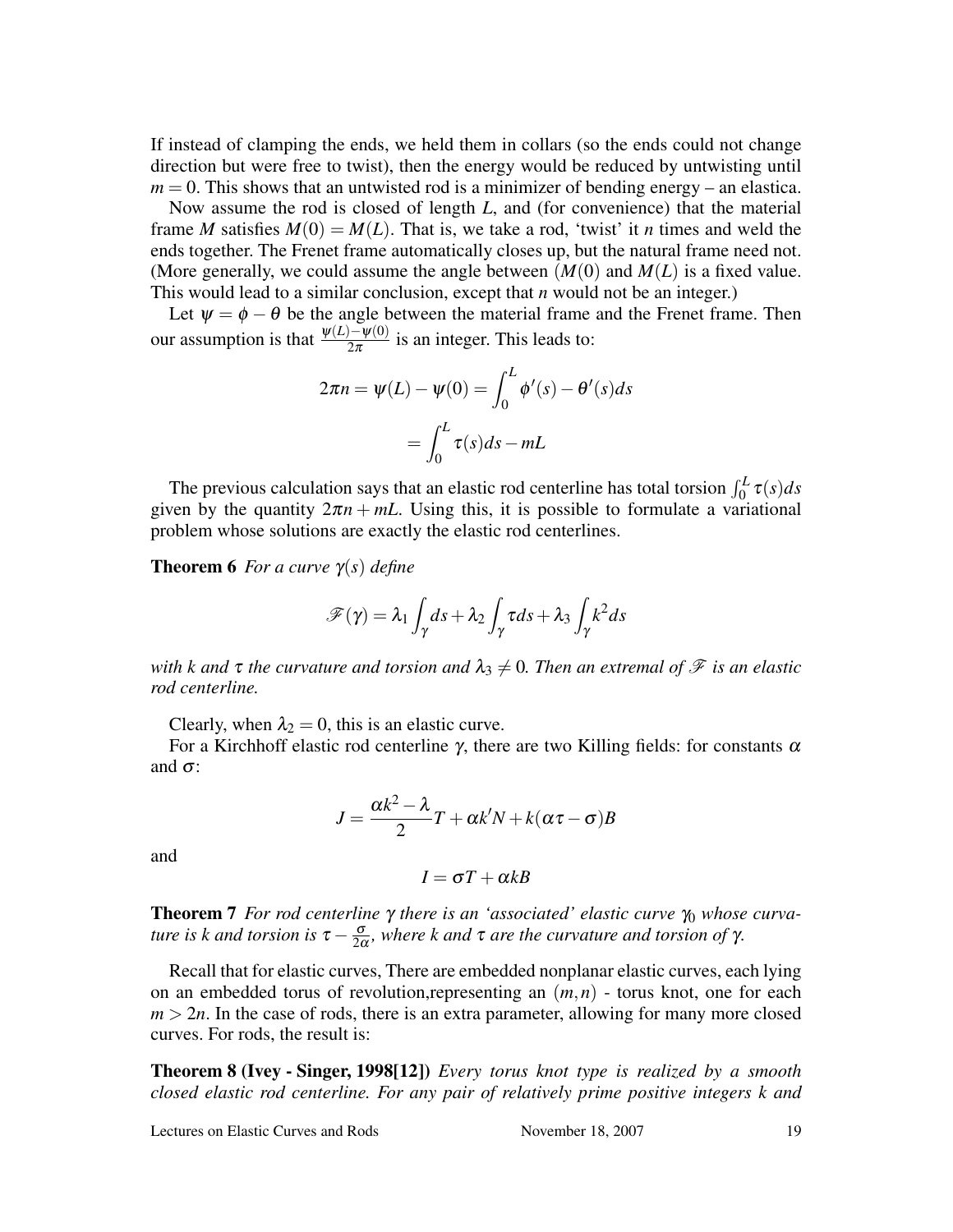*n there is a one-parameter family of closed elastic rods forming a regular homotopy between the k-times covered circle and the n-times covered circle. The family includes exactly one elastic curve, one self-intersecting elastic rod, and one closed elastic rod with constant torsion.*

#### 4. HAMILTONIAN THEORY

In this lecture, we will investigate the remarkable fact that the equations of the elastica in Euclidean space, and indeed, in space forms, can be completely integrated. The key to understanding this is through the Hamiltonian approach to the variational problems of curves and rods. What follows is a brief survey of the ideas in geometric variational problems, using the machinery of Optimal Control Theory.<sup>3</sup> A different approach to this type of variational problem, using the theory of exterior differential systems, is developed in [5].

We begin with an *n*-dimensional smooth manifold *E*, called *Configuration Space*. Let  $H: T^*E \to \mathbb{R}$  be a smooth function on the cotangent bundle (or *Phase Space*); *H* is the *Hamiltonian.*

In canonical coordinates  $(p^1, \ldots, p^n, q^1, \ldots, q^n)$  *H* defines a time-independent Hamiltonian system:

$$
\dot{q}^i = \frac{\partial H}{\partial p^i} \quad \dot{p}^i = -\frac{\partial H}{\partial q^i}
$$

However, for certain problems, such as those considered here, a different type of coordinate will be more useful.

If  $F, G: T^*E \to \mathbb{R}$ , then the *Poisson bracket* is

$$
\{F,G\} = \sum_{1}^{n} \frac{\partial F}{\partial q^i} \frac{\partial G}{\partial p^i} - \frac{\partial F}{\partial p^i} \frac{\partial G}{\partial q^i}
$$

 $\{ \bullet, H \}$  acts like a derivative:

$$
{FG,H} = F{G,H} + G{F,H}
$$

In terms of the Poisson bracket, Hamilton's equations can be written:

$$
\dot{q}^i = \{q^i, H\} \quad \dot{p}^i = \{p^i, H\}
$$
 (12)

If  $\gamma(t) = (p^{i}(t), q^{i}(t))$  is a solution curve of equation (12), then we can differentiate any quantity along  $\gamma$  by  $\frac{dF}{dt} = \{F, H\}$ . In particular, if  $\{F, H\} = 0$ , then *F* is a conserved quantity along the integral curves of (12), or a *first integral* of H.

*H* is *Liouville integrable* if there are functions  $F_1, \ldots, F_n$  with all  $\{F_i, F_j\} = 0, F_n = H$ . The  $F_i$  are *n* constants of motion in involution. The Liouville-Arnol'd theorem says that the trajectories of *H* can be found by quadratures.

<sup>3</sup> The book [14] by Velimir Jurdjevic is an excellent reference for this lecture. See [13] and [22] for details.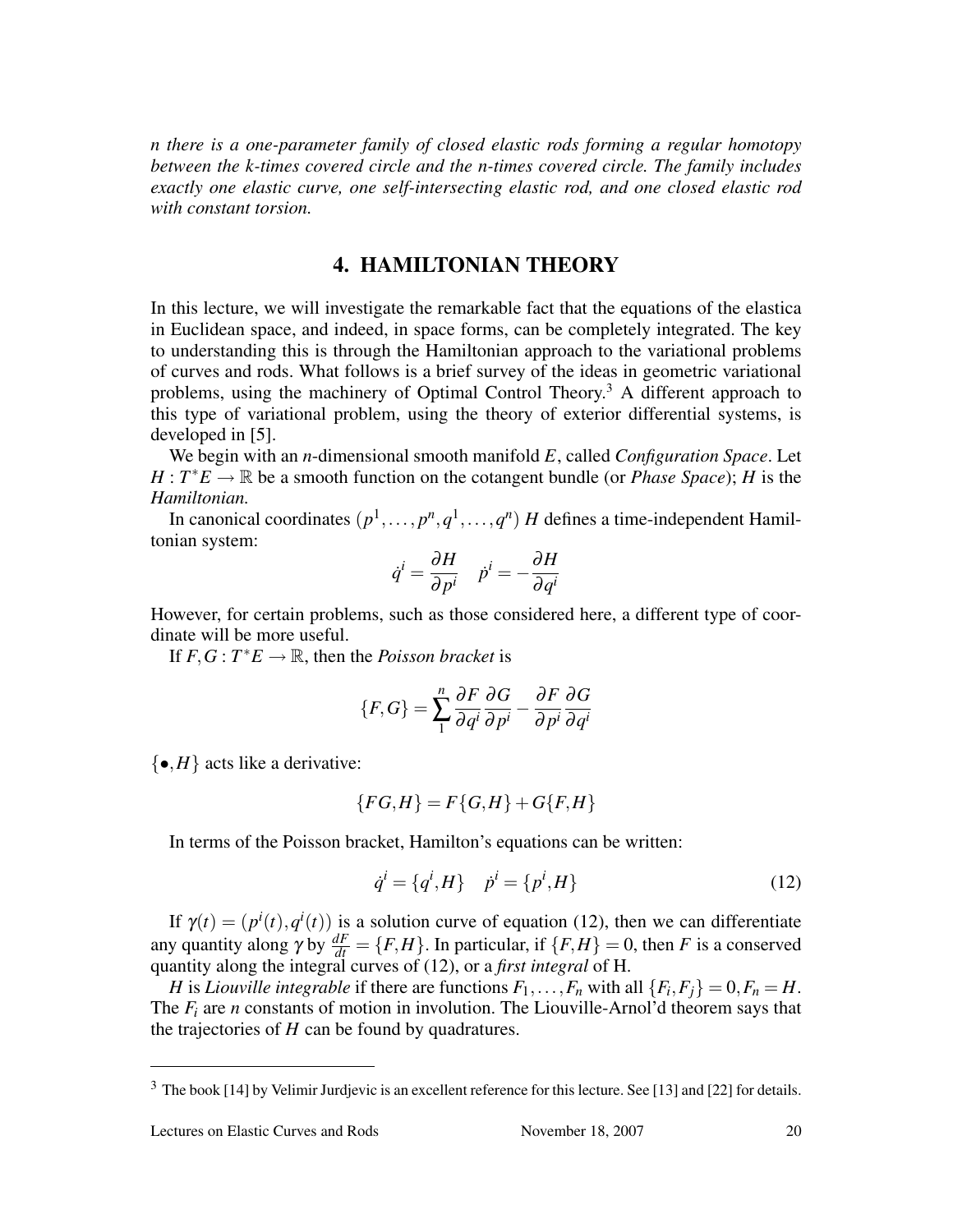Now let  $M = \mathbb{R}^3$ ,  $\mathbb{S}^3$ , or  $\mathbb{H}^3$ . Let  $E = FM$  be the space of positively-oriented orthonormal frames  $f = (X; f_1, f_2, f_3)$  on *M*. It is helpful to think of *f* as a linear map from  $\mathbb{R}^3$  to the tangent space at *X*, taking the standard orthonormal basis  $(e_1, e_2, e_3)$  to the orthonormal vectors  $(f_1, f_2, f_3)$ , where  $f_3 = f_1 \times f_2$ .

So configuration space *E* is a 6-dimensional manifold.

The group *SO*(3) of rotations acts on *E* on the *right* by rotating frames: If  $g : \mathbb{R}^3 \to \mathbb{R}^3$ is a rotation, then  $(f, g) \mapsto f \circ g = R_g(f)$ . The space *E* is the total space of a principal fiber bundle over *M* whose fiber is *SO*(3).

$$
E \longleftarrow SO(3)
$$
  

$$
\downarrow \pi
$$
  

$$
M
$$

The standard basis for the Lie Algebra so(3) determines three *fundamental vector fields* on *E*, as follows:  $\mathbf{r}$ 

Let 
$$
\alpha_1 = \begin{pmatrix} 0 & 0 & 0 \\ 0 & 0 & 1 \\ 0 & -1 & 0 \end{pmatrix}
$$
  $\alpha_2 = \begin{pmatrix} 0 & 1 & 0 \\ -1 & 0 & 0 \\ 0 & 0 & 0 \end{pmatrix}$   $\alpha_3 = \begin{pmatrix} 0 & 0 & -1 \\ 0 & 0 & 0 \\ 1 & 0 & 0 \end{pmatrix}$ 

Then  $[\alpha_1, \alpha_2] = \alpha_3$ ,  $[\alpha_2, \alpha_3] = \alpha_1$ , and  $[\alpha_3, \alpha_1] = \alpha_2$ .

Each  $\alpha_i$  gives rise to a one-parameter subgroup of  $SO(3)$  and by the right action a one-parameter group of diffeomorphisms of  $E$  with the vector field  $A_i$  as infinitesimal generator.

The vectors  $A_1(f)$ ,  $A_2(f)$ ,  $A_3(f)$  span the *vertical* subspace  $V(f)$  of the tangent space at each point *f* of *E*. That is,  $\pi_*(A_i(f)) = 0$ , and the vectors are linearly independent at each point *f* .

Note: we may identify  $E$  with the Lie Group  $\mathscr G$  of isometries of  $M$ . From that point of view, *A<sup>i</sup>* becomes a *left invariant* vector field.

| M              | $E \equiv \mathscr{G}$ | Matrix description                                                                                                            |
|----------------|------------------------|-------------------------------------------------------------------------------------------------------------------------------|
| $\mathbb{R}^3$ | E(3)                   | $\begin{pmatrix} 1 & 0 \\ v & R \end{pmatrix}, v \in \mathbb{R}^3, R \in SO(3)$                                               |
| $\mathbb{S}^3$ | SO(4)                  | $A^T A = I = \left( \begin{array}{cccc} 1 & 0 & 0 & 0 \\ 0 & 1 & 0 & 0 \\ 0 & 0 & 1 & 0 \\ 0 & 0 & 0 & 1 \end{array} \right)$ |
| $\mathbb{H}^3$ |                        | $SO(3,1)$ $A^TJA = J, J = \begin{pmatrix} 0 & 1 & 0 & 0 \\ 0 & 0 & 1 & 0 \\ 0 & 0 & 0 & 1 \end{pmatrix}$                      |

The Riemannian metric defines the horizontal subspace  $H(f)$  of the tangent space at *f*. Roughly speaking, given any curve in *M* passing through  $X = \pi(f)$ , there is a unique lift of the curve to *E* achieved by parallel transport of the frame *f* along the curve. The tangent vector at *f* to this lift is horizontal. A *basic vectorfield*  $B(\xi)$  is a horizontal field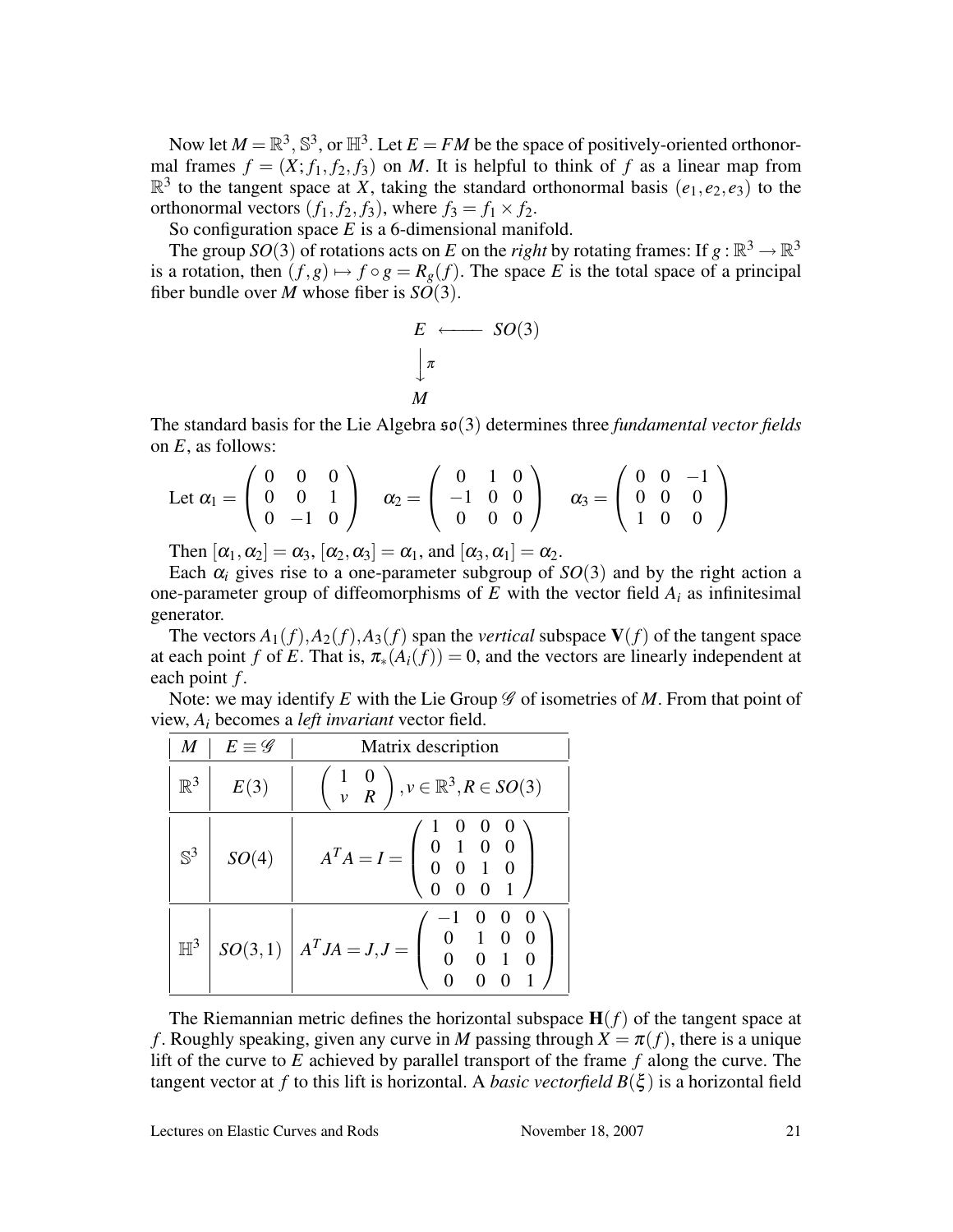(using the Riemannian connection) such that  $\pi_*(f)(B(\xi)) = f(\xi)$ , where  $\xi$  is any vector in  $\mathbb{R}^3$ . In particular, let  $B_i = B(e_i)$ .

It can be shown that  $B(\xi)$  satisfies the equivariance property:  $(R_g)_*B(\xi) = B(g^{-1}(\xi))$ . (See [15], Chapter 2.) Again, viewing *E* as a Lie group  $\mathscr{G}$ , the fields  $B_i$  are left invariant vectorfields.

More generally, if  $\mathscr G$  is the isometry group of a Riemannian manifold M, then  $\mathscr G$ acts on the space  $\mathscr E$  of orthonormal frames on the *left*. If  $\mathscr I$  is an isometry, then  $d\mathcal{I}(x): M_x \to M_x$  is an isometry of the tangent space at *x*, and takes frame f to  $d\mathscr{I}(x) \circ f$ .

$$
\mathbb{R}^3 \xrightarrow{g} \mathbb{R}^3 \xrightarrow{f} M_x \xrightarrow{d \mathscr{I}(x)} M_x
$$

This diagram shows how the isometries of *M* act (on the left) and the rotation group *SO*(3) acts (on the right). The two actions commute.

Putting together the action of *SO*(3) on the right and the action of the isometry group G on the left:

$$
\mathscr{G} \times E \times SO(3) \longrightarrow E, \quad (\mathscr{I}, f, g) \longmapsto d\mathscr{I} \circ f \circ g
$$

We see a nine-dimensional group  $\mathscr{G} \times SO(3)$  acting on *E*, so there are lots of chances to reduce equations using symmetry.

The vector fields  $A_1$ ,  $A_2$ ,  $A_3$ ,  $B_1$ ,  $B_2$ ,  $B_3$  satisfy the Lie bracket formulas:

$$
[A_i, A_j] = \varepsilon_{ijk} A_k \tag{13}
$$

$$
[A_i, B_j] = \varepsilon_{ijk} B_k \tag{14}
$$

$$
[B_i, B_j] = \varepsilon_{ijk} GA_k \tag{15}
$$

where  $\varepsilon_{ijk} = \pm 1$  depending on the sign of the permutation of  $\{1,2,3\}$  and is 0 if two are equal. Formulas (13) and (14) hold on *any* 3 - manifold. Formula (15) holds for space forms of curvature *G*.

If *V* is a vectorfield on *E*, then the Hamiltonian  $\mathcal{H}_V : T^*E \to \mathbb{R}$  is defined by  $\mathcal{H}_V(p) =$  $p(V)$ , *p* any covector. This defines six *linear Hamiltonians*  $\mathscr{A}_i$ ,  $\mathscr{B}_i$  from  $A_i$ ,  $B_i$ . The functions  $\mathscr{A}_1, \mathscr{A}_2, \mathscr{A}_3, \mathscr{B}_1, \mathscr{B}_2, \mathscr{B}_3$  are the generators of the algebra of left-invariant functions  $\mathscr{L}\mathscr{G}$ .

To compute Poisson brackets in this algebra, it suffices to compute brackets of the generators. For this we use the formula:  $\{\mathcal{H}_V, \mathcal{H}_W\} = -\mathcal{H}_{[V,W]}$ 

In particular:

$$
\{\mathcal{A}_i, \mathcal{A}_j\} = -\varepsilon_{ijk} \mathcal{A}_k
$$

$$
\{\mathcal{A}_i, \mathcal{B}_j\} = -\varepsilon_{ijk} \mathcal{B}_k
$$

$$
\{\mathcal{B}_i, \mathcal{B}_j\} = -\varepsilon_{ijk} G \mathcal{A}_k
$$

An element of the algebra is a function  $P(\mathcal{A}_1,\mathcal{A}_2,\mathcal{A}_3,\mathcal{B}_1,\mathcal{B}_2,\mathcal{B}_3)$  of six variables. 'Geometric' variational problems on curves give rise to left-invariant Hamiltonian systems.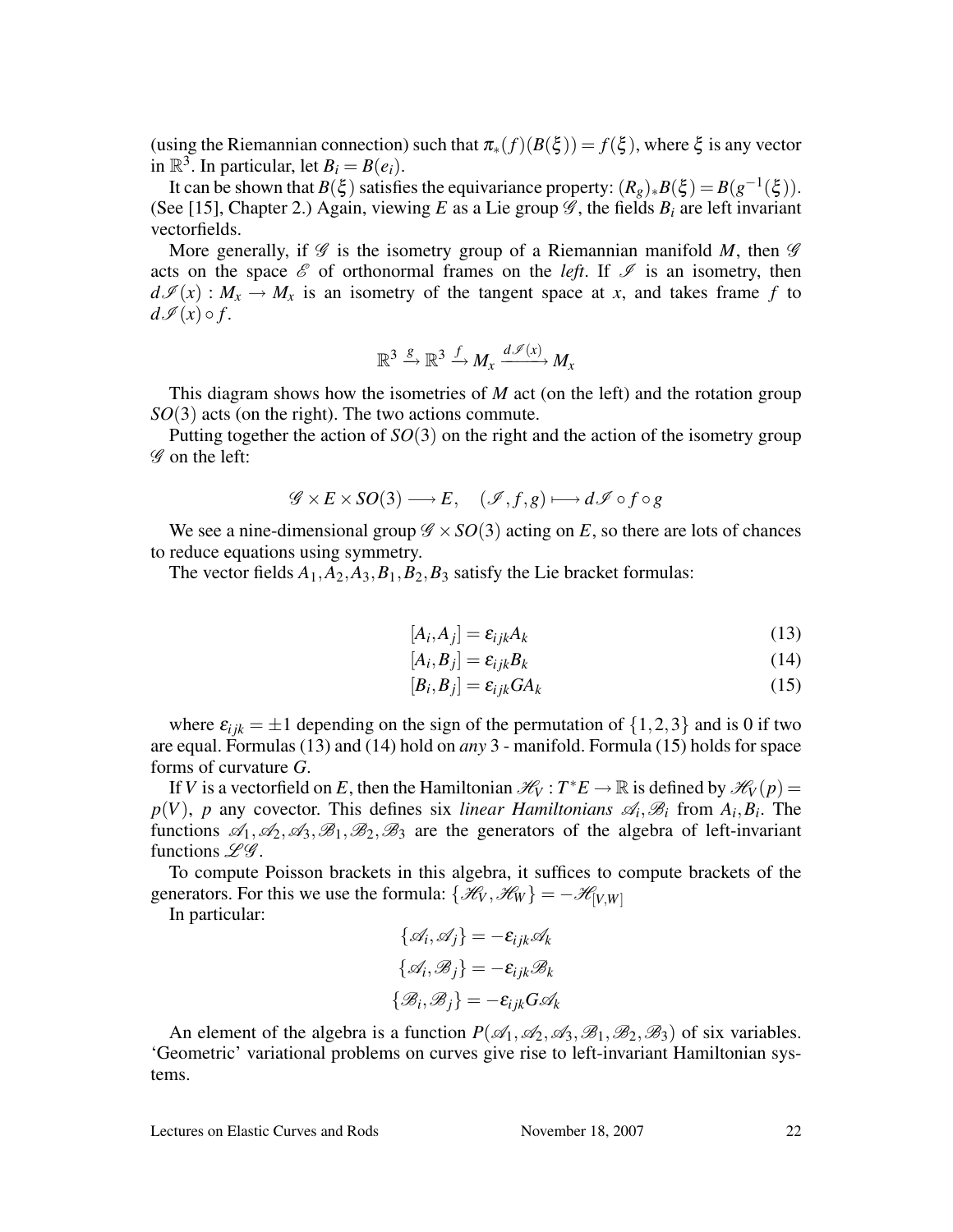The (generalized) Frenet equations for a framed curve are

$$
\begin{array}{rcl}\n\gamma'(t) = T & T' = & k_2 U & + k_3 V \\
U' = & -k_2 T & + k_1 V \\
V' = & -k_3 T & -k_1 U\n\end{array}
$$

The usual Frenet equations correspond to  $k_1 = \tau$ ,  $k_2 = k$ ,  $k_3 = 0$ . If instead  $k_1 = 0$ , then we have the natural or inertial frame.

If  $f(t) = (\gamma(t); T, U, V)$  is a curve in *E*, then the Frenet equations become:

$$
\frac{df}{dt} = B_1(f) + k_1 A_1(f) - k_3 A_2(f) + k_2 A_3(f)
$$
\n(16)

This defines a control system:  $k_i(t)$  are controls; given  $f(0)$  we get a unique framed curve satisfying (16). Then we may seek controls satisfying the condition that the "cost"

$$
c = \int \mathscr{L}(k_1, k_2, k_3) ds
$$

is minimal.

Examples:

- 1. **Elastic curves** Using the standard Frenet frame  $(k_3 = 0)$ , the cost functional is 1  $\frac{1}{2} \int k_2^2 ds = \frac{1}{2}$  $\frac{1}{2} \int k^2 ds$ . If instead we use the inertial frame ( $k_1 = 0$ ), the cost functional  $\frac{1}{1}$ s  $\frac{1}{2}$  $\int k_2^2 + k_3^2 ds = \frac{1}{2}$  $\overline{2}$  $\int k^2 ds$ . This holds since  $\nabla_T T = k_2 U + k_3 V = kN$ .
- 2. **Kirkhoff rods** Using the general frame, the cost function is  $\frac{1}{2} \int \alpha (k_3^2 + k_2^2) + \beta k_1^2 ds$
- 3. <sup>τ</sup>-elastic rods Consider the variational problem of minimizing total squared curvature for curves of fixed constant torsion  $\tau = c$ . Using the standard Frenet frame, the cost functional is  $\frac{1}{2}$  $\int k_2^2 ds = \frac{1}{2}$  $\overline{2}$  $\int k^2 ds$ .

Given the control system and cost functional, one can apply the Pontrjagin Maximum Principle to produce a left-invariant Hamiltonian system on *T* <sup>∗</sup>*E* whose trajectories project to solutions of the optimal control problem, as follows:

1. Lift (16) to get a time-dependent Hamiltonian on  $T^*E$  (depending on control(s)) and subtract<sup>4</sup> the cost functional  $\mathscr{L}$ . This gives

$$
\mathcal{H}(p;k_i) = \mathcal{B}_1(f) + k_1 \mathcal{A}_1(f) - k_3 \mathcal{A}_2(f) + k_2 \mathcal{A}_3(f) - \mathcal{L}(k_1, k_2, k_3)
$$

2. Maximize  $\mathcal{H}$  with respect to choice of controls  $k_i(t)$  (for each fixed *t*.) This is done by solving  $\frac{\partial \mathcal{H}}{\partial k_i}$  for controls and eliminating them.

The result is then a time-independent Hamiltonian.

We illustrate this with the example of the elastic rod.

$$
\mathcal{H}(p;k_1,k_2,k_3) = \mathcal{B}_1 + k_1 \mathcal{A}_1 - k_3 \mathcal{A}_2 + k_2 \mathcal{A}_3 - \frac{\alpha}{2} (k_2^2 + k_3^2) - \frac{\beta}{2} k_1^2
$$

<sup>4</sup> This is a simplified description!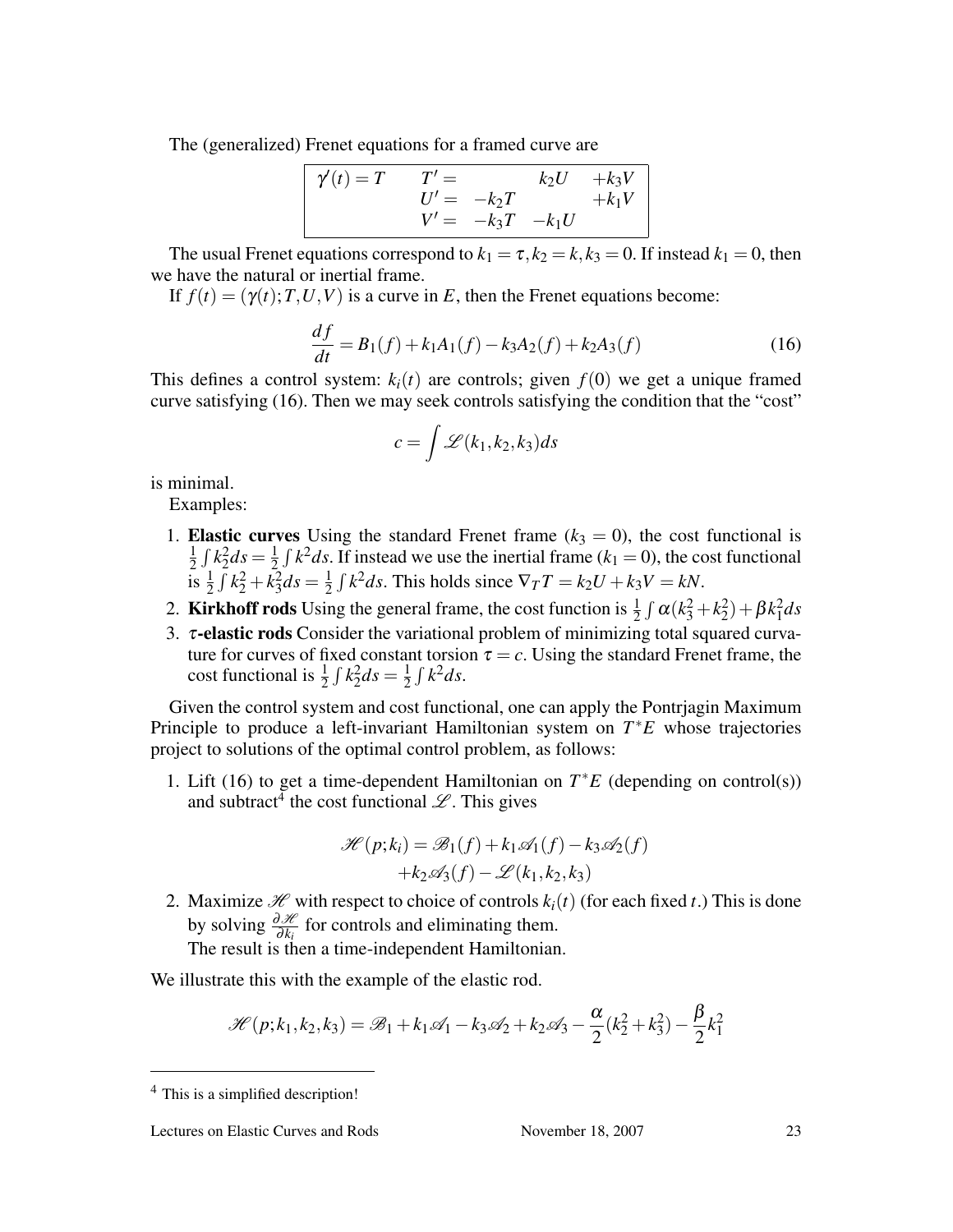$$
\frac{\partial \mathcal{H}}{\partial k_1} = 0 = \mathcal{A}_1 - \beta k_1
$$

$$
\frac{\partial \mathcal{H}}{\partial k_2} = 0 = \mathcal{A}_3 - \alpha k_2
$$

$$
\frac{\partial \mathcal{H}}{\partial k_3} = 0 = \mathcal{A}_2 - \alpha k_3
$$

Eliminating the controls gives the Hamiltonian of the Kirchhoff elastic rod:

$$
\mathcal{H} = \mathcal{B}_1 + \frac{\mathcal{A}_2^2 + \mathcal{A}_3^2}{2\alpha} + \frac{\mathcal{A}_1^2}{2\beta}
$$

Now we can establish the Liouville-Arnol'd Integrability of the (symmetric) Kirchhoff rod problem. An important tool for this is the existence of two Casimirs for the algebra  $\mathscr{L}\mathscr{G}$ .

The quadratic Hamiltonians

$$
\mathcal{P} = \mathcal{A}_1 \mathcal{B}_1 + \mathcal{A}_2 \mathcal{B}_2 + \mathcal{A}_3 \mathcal{B}_3
$$

$$
\mathcal{Q} = \mathcal{B}_1^2 + \mathcal{B}_2^2 + \mathcal{B}_3^2 + G(\mathcal{A}_1^2 + \mathcal{A}_2^2 + \mathcal{A}_3^2)
$$

are in the center of  $\mathscr{L}\mathscr{G}$ . That is,  $\{\mathscr{P},\mathscr{H}\}=0$  and  $\{\mathscr{Q},\mathscr{H}\}=0$  for all  $\mathscr{H}$  in  $\mathscr{L}\mathscr{G}$ . This can easily be verified: we only need check on the generators  $\mathscr{A}_i$  and  $\mathscr{B}_i$  because of the product rule.

Let *RG* be the algebra of *right* - invariant Hamiltonians; it is generated by the lifts of right-invariant vector fields. If  $\mathcal{H} \in \mathcal{LG}$  and  $\mathcal{K} \in \mathcal{RG}$ , then  $\{\mathcal{H}, \mathcal{K}\} = 0$ . (This is because left and right actions commute, so the vector fields commute).

So if  $\mathcal{H} \in \mathcal{L}\mathcal{G}$ , then by choosing  $\mathcal{R}_1$  and  $\mathcal{R}_2$  to be linear right-invariant Hamiltonians with  $\{\mathcal{R}_1,\mathcal{R}_2\}=0$  [which can be done in any of the three space-forms] we have five independent Hamiltonians in involution:

$$
\mathcal{H}, \mathcal{P}, \mathcal{Q}, \mathcal{R}_1
$$
, and  $\mathcal{R}_2$ .

To prove a given  $\mathcal H$  is integrable, we need one more integral.

In our example, one can verify that  $\mathcal{H} = \mathcal{B}_1 + \frac{\mathcal{A}_2^2 + \mathcal{A}_3^2}{2\alpha} + \frac{\mathcal{A}_1^2}{2\beta}$  commutes with  $\mathcal{A}_1$ . The other Hamiltonians also commute with it automatically. Thus the Kirchhoff elastic rod is Liouville integrable.

Next consider the elastic curve. The usual Frenet frame does not work so well here, because the optimal control problem is *singular.* The equations can not be solved to eliminate the controls. Instead, we use the inertial frame. The resulting Hamiltonian is

$$
\mathcal{H} = \mathcal{B}_1 + \frac{\mathcal{A}_2^2 + \mathcal{A}_3^2}{2}
$$

Again, this commutes with  $\mathcal{A}_1$ , so the Euler elastica is integrable.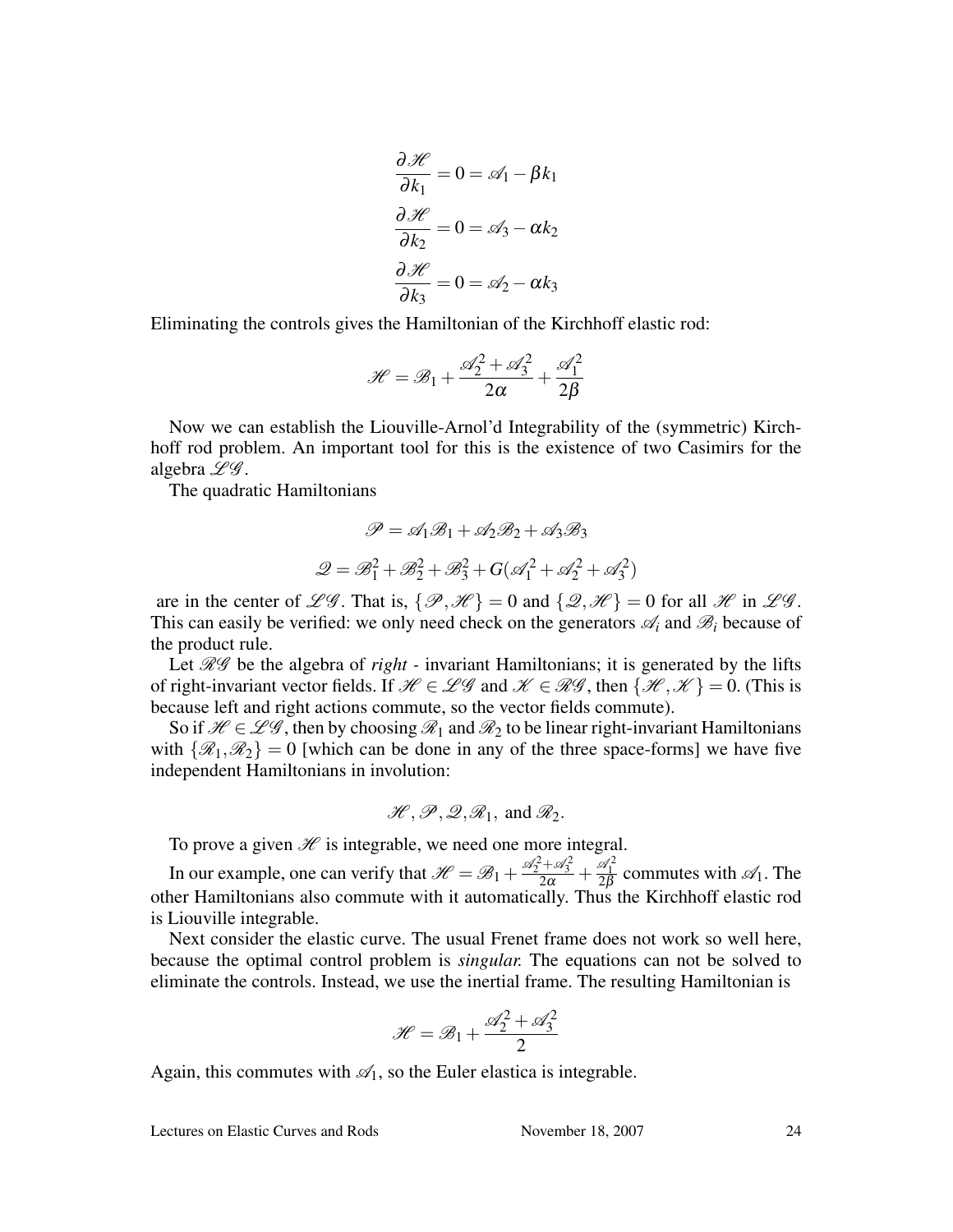For the  $\tau$ -elastic curve, there is only one control, so we can use the Frenet frame and eliminate the control. The resulting Hamiltonian is

$$
\mathcal{H} = \mathcal{B}_1 + c\mathcal{A}_1 + \frac{\mathcal{A}_3^2}{2}
$$

In this example it can be checked that  $\mathcal{C} = \mathcal{B}_3 - c\mathcal{A}_3$  is a constant of motion *when the curvature*  $G = 1$  *and*  $c = \pm 1$ *.* 

One more example worth noting is given by  $\mathscr{L}(k, \tau) = k^2 \tau$ . This leads to a nonpolynomial example: p

$$
\mathscr{H} = \mathscr{B}_1 + \mathscr{A}_3 \sqrt{\mathscr{A}_1}
$$

Let

$$
\mathscr{C} = \mathscr{A}_1^2 + \mathscr{A}_2^2 + \mathscr{A}_3^2 - 4\mathscr{A}_1\sqrt{\mathscr{B}_3} - 4G\mathscr{A}_1.
$$

Then one can check that  $\{\mathscr{C}, \mathscr{H}\} = 0$ ; so this defines an integrable system.

For further examples of integrable geometric variational problems, see [22]. One intriguing *non-example* is the functional  $\mathcal{L} = k^2 + \tau^2$ . This does not appear to yield an integrable system.

Another source of geometric variational problems is found by replacing the orthonormal frame bundle with some other frame bundle. An interesting example of this is the notion of *affine* and *subaffine elastica*. The basic idea here is to replace Euclidean space with an affine space. (Good references for this kind of geometry include [28] and [33].) Given a curve, one can define a preferred frame by the condition that the volume be 1 at each point. In two dimensions, this is just the condition that  $det(\gamma, \gamma') \equiv 1$ . From this it follows that  $\gamma'' + \kappa \gamma = 0$  for some function  $\kappa$ , which is the *affine curvature*. An affine to follows that  $\gamma + \kappa \gamma = 0$  for some function  $\kappa$ , which is the *affine are curvature*. An affine elastica is a critical point of  $\int \kappa^2 d\sigma$ , where  $\sigma$  is the (affine) arclength parameter. This turns out to be integrable; the related notion of subaffine elastica in three dimensions is also integrable. For details, see ([10], [11],and [31])

It is beyond the scope of these lectures to discuss soliton theory for infinitedimensional Hamiltonian systems. We will only mention here that the integrability of the elastic rod is related to the integrability of the partial differential equation for an evolving space curve  $\gamma(s,t)$ :

$$
\frac{\partial \gamma}{\partial t} = \frac{\partial \gamma}{\partial s} \times \frac{\partial^2 \gamma}{\partial s^2}
$$

This is known as the Betchov - Da Rios equation, also called the localized induction equation (LIE). A completely integrable Hamiltonian system, (LIE) possesses infinitely many conserved quantities, all of them integrals involving the curvature and torsion of the curve. The first four such quantities are the arclength, the total torsion, the total squared curvature, and the quantity  $\mathscr{L}(k, \tau) = k^2 \tau$ . Note that the elastic rod is a critical point of a linear combination of the first three of these, while the fourth is constant along such a rod. For further details, see, e.g., [9].

#### 5. CURVE STRAIGHTENING

Suppose a thin springy wire is fashioned into a smooth closed loop by joining the ends together, and the wire is held in some fixed configuration in  $\mathbb{R}^3$ . Then in the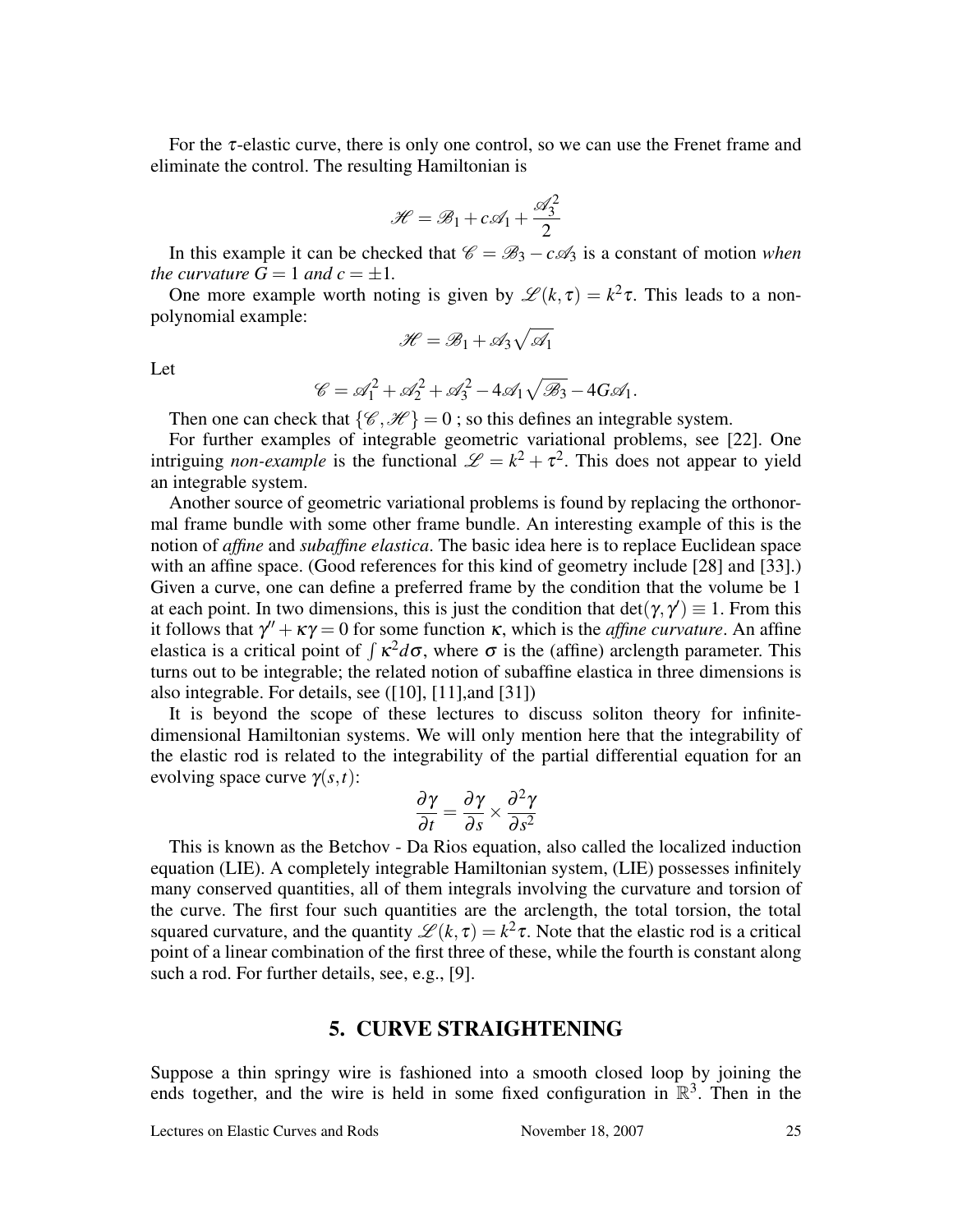Bernoulli-Euler model the bending energy is proportional to the total squared curvature. If we now release the rod and it moves in such a way as to reduce its energy as efficiently as possible, it will want to follow the "negative gradient" of the energy. (This is not physically realistic, however, since it assumes Aristotelian rather than Newtonian dynamics; also, we will ignore the fact that the wire can not physically pass through itself.) This is the idea behind the *Curve Straightening Flow*, which we will now be considering.

In order to actually define such a flow, we need several ingredients. First, we need the space of allowable curves, within which this flow will be defined. Next we need a way of defining a gradient, namely a Hilbert Space structure. Finally, we need to know that the flow is actually defined; that is, that the partial differential equation governing the flow has short-time and long-time solutions.

Assuming such a flow exists, we could then hope to describe the critical points of the functional (that is, the elastic curves) as limit points of trajectories of the flow. In fact, it turns out that under suitable hypotheses such a gradient flow is very well-behaved. (See [29] for the difficult technical details.) This allows us to rigorously determine existence and stability or instability of solutions in a wide range of situations.

First we formulate the appropriate definition of our space of curves. Let *M* be a Riemannian manifold. Let

$$
\Omega = \{ \gamma : [0,1] \longrightarrow M \mid ||\gamma'|| \equiv \ell \neq 0, \gamma'' \in L^2 \}
$$

and let

$$
\Lambda = \{ \gamma \in \Omega | \gamma(0) = \gamma(1), \gamma'(0) = \gamma'(1) \}
$$

Λ is a Hilbert manifold: If *M* is Euclidean space we can define the norm by, for instance,

$$
\|\gamma\|_2^2 = \gamma(0)^2 + \gamma'(0)^2 + \int_0^1 \left\|\gamma'\right\|^2 ds
$$

For a general Riemannian manifold, the definition is rather more complicated. See [21] for the technical details.

 $\mathscr{F}^{\lambda}: \Lambda \longrightarrow \mathbb{R}$  is defined by

$$
\mathscr{F}^{\lambda}(\gamma) = \frac{1}{2} \int_{\gamma} k^2 + \lambda \, ds
$$

More generally, A critical point of  $\mathscr{F}^0$  with constrained length is a critical point of  $\mathscr{F}^{\lambda}$  for some  $\lambda$  (Lagrange multiplier).  $\lambda$  may be thought of as a *length penalty*. Thus if  $\lambda > 0$  arbitrarily long curves will have high  $\mathscr{F}^{\lambda}$  values. Very short curves have high  $\int k^2 ds$ . So when  $\lambda$  is positive, the functional is bounded from below.

 $\mathscr{F}^{\lambda}$  is a smooth function on a Hilbert manifold, so it defines a flow via the negative gradient, called Curve-Straightening. The key analytic result ([20], [21]) is:

**Theorem 9** If  $\lambda > 0$ , then  $\mathscr{F}^{\lambda}$  satisfies the Palais-Smale condition (C). Therefore, the *trajectories of* −∇F<sup>λ</sup> *converge to critical points (or at least have critical points as* adherence points). Furthermore the minimax principle and Morse theory hold for  $\mathscr{F}^{\lambda}$ .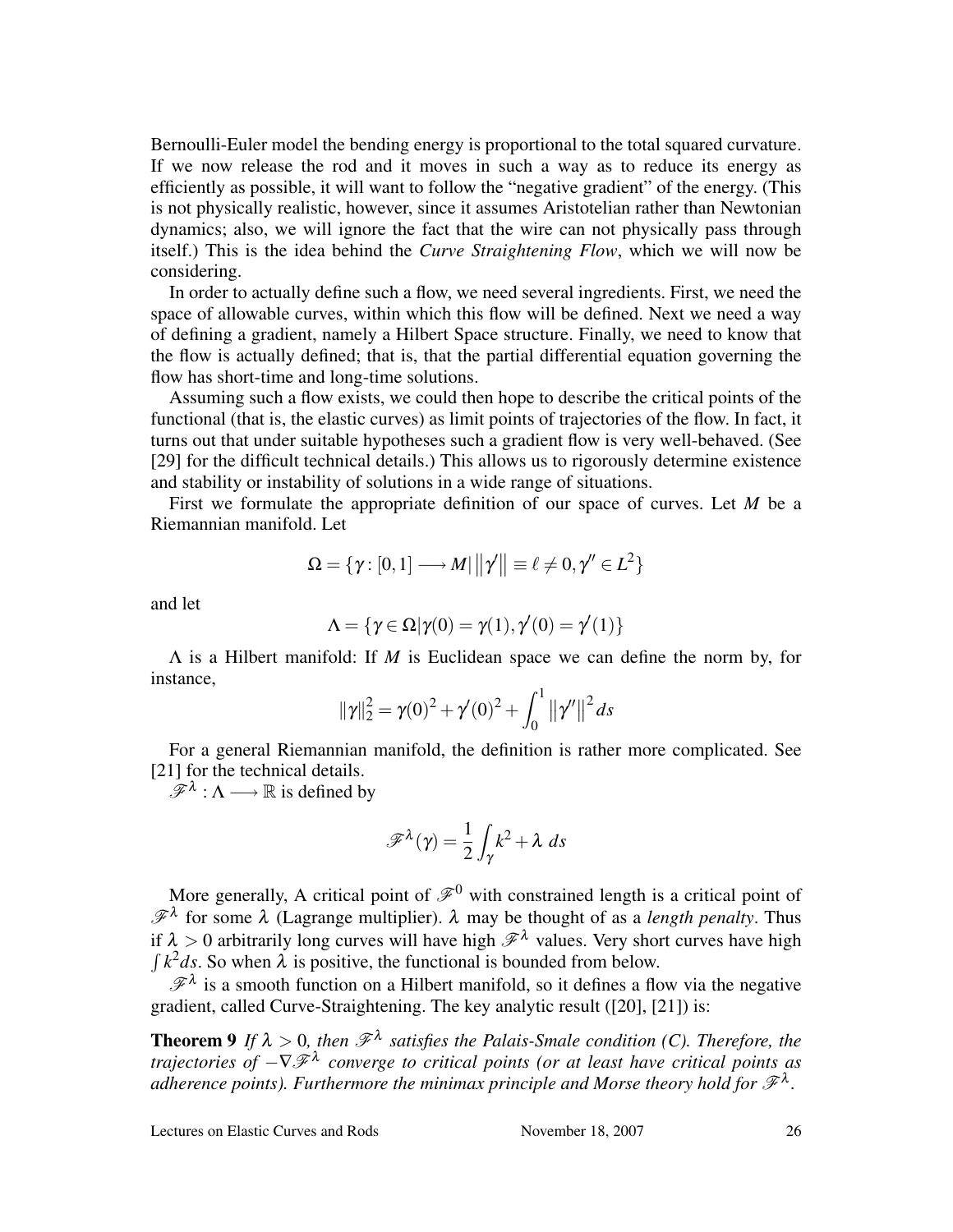The theorem applies for *M* compact, and with modification for space forms. In the latter case, one can use congruence classes of curves to prevent trajectories from "escaping to infinity". The theorem also applies to spaces of curves of a fixed length.

**Example:** In  $\mathbb{R}^2$ , the only closed elastic curves are coverings of circles and figureeight curves. There is precisely one critical point for  $\mathscr{F}^{\lambda}$  ( $\lambda > 0$ ) of rotation index  $n \neq 0$ ; curve-straightening takes any closed curve of rotation index *n* to the *n* - fold circle. This demonstrates the Whitney-Graustein theorem, which asserts that any two closed curves of the same rotation index are regularly homotopic. In rotation index 0, the *n*-fold coverings of the figure eight curve are all critical points. Note that in this case Morse theory predicts multiple critical points; the space of closed curves of rotation index zero has nontrivial homology.

There are no critical points for  $\lambda = 0$ , because dilation reduces total squared curvature. Curve-straightening cannot satisfy the Palais-Smale condition in this case, since dilation causes curves to reduce total squared curvature; thus they will expand to infinite length.

Anders Linner has shown ([24]) that the curve straightening flow does not preserve convexity and that embedded curves need not stay embedded (although ultimately they must approach circles). See also [25] and [26].

Note: Yingzhong Wen initiated the study of  $L^2$  - curve straightening" [34], which has some nice geometric features. This is not actually a gradient flow in the sense described above, but rather a fourth-order semilinear parabolic differential equation. See [8] for recent interesting numerical work on this flow.

Recall the classification theorem of elastic curves in  $\mathbb{R}^3$ : For each pair of relatively prime integers  $(m, n)$  with  $m > 2n$  there is a unique closed elastic curve (up to congruence)which lies on an embedded torus of revolution and represents an (*m*,*n*) torus knot.

Using the Palais-Smale condition one can prove more:

**Theorem 10** Let p and q be a pair of relatively prime integers with  $0 < p \leq q$ . Let G *be the group of rotations around the z-axis generated by rotation through angle*  $\theta = \frac{2\pi p}{p + q}$ *p*+*q . Then there is a non-circular closed elastica* <sup>γ</sup>*p*+*q*,*<sup>p</sup> which is* G *-symmetric and* G *-regularly homotopic to the p-fold circular elastica. It is a minimax critical point of total squared curvature (and hence unstable). It is only planar when*  $p = q$ , in which *case it is the figure-eight elastica.*

## 5.1. The Hyperbolic Plane

In  $\mathbb{H}^2$ , the closed elastic curves are much more abundant than in the Euclidean plane. In particular, there are critical points for  $\lambda = 0$ ; we call such curves free elastica(e).

If the curvature of the hyperbolic plane is *G*, then the circle *C* of radius  $\frac{\sinh^{-1}(1)}{\sqrt{-G}}$  is a free elastica, called the 'equator' of  $\mathbb{H}^2$ . (The name is by analogy to the equator of the sphere, which is a free elastica by virtue of being a geodesic.)

Free elastic curves can be classified using the Killing field  $J(s) = \frac{k^2}{2}$  $\frac{k^2}{2}T + k'N$ . Although rotation fields, translation fields, and horocycle fields all arise as examples of *J*, only the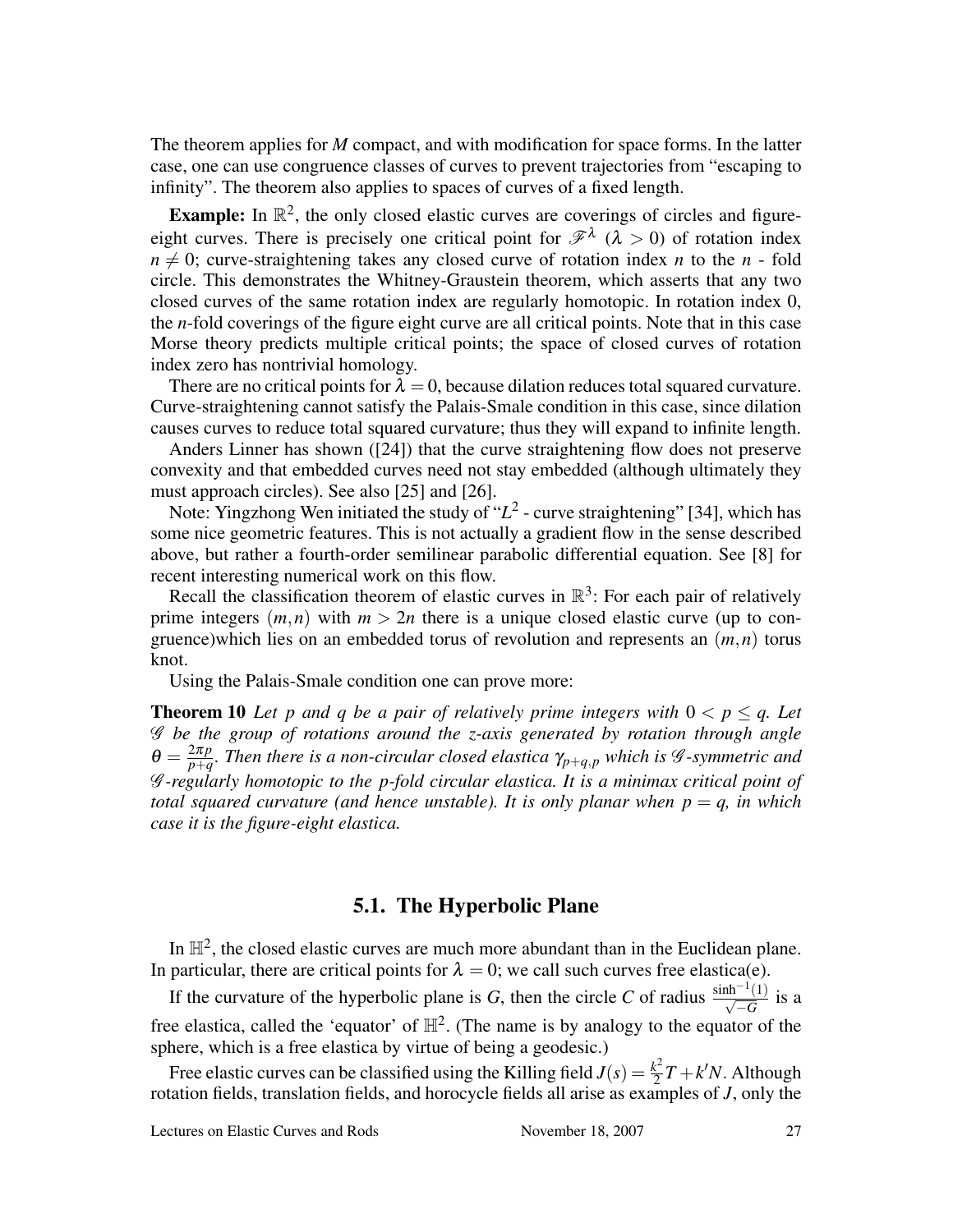rotation fields are compatible with closed solutions. The following results are proved in [17]:

**Theorem 11** Let  $\gamma$  be a free elastica in  $\mathbb{H}^2$ . Then either  $\gamma$  is  $C^m$  for some m, or  $\gamma$  is a *member of the family of solutions* {<sup>σ</sup>*m*,*n*} *having the following description:* √

*if*  $m > 1$  *and n are integers satisfying*  $\frac{1}{2} < \frac{m}{n} < \frac{\sqrt{2}}{2}$  $\frac{1}{2}$  there is (up to congruence) a unique *curve*  $\{\sigma_{m,n}\}$  *which closes up in n periods of its curvature*  $k = k_0$  cn $(\frac{k_0 s}{2})$ 2 , *p*) *while making m orbits about the fixed point q of the rotation field J.*

**Theorem 12** Let  $γ$  be a regular closed curve in  $H^2$ , the hyperbolic plane with curvature *G. Then*

$$
\mathscr{F}(\gamma) = \int_{\gamma} k^2 \, ds \ge 4\pi \sqrt{-G}
$$

*with equality precisely for the equator C.*

Among closed curves of rotation index 1 in the hyperbolic plane the equator is the only critical point for  $\mathcal{F}$ , and it is a global minimizer. One cannot conclude, however, that curve-straightening takes any closed curve to the equator, however, since the Palais-Smale condition fails to hold. This is an intriguing, and so far unresolved, issue. Work of Steinberg ([32]) gives supporting evidence for convergence of the flow in this case; however, see [26] for contrary evidence.

It is also interesting to note that among curves of rotation number  $m \geq 3$ , the multiplywrapped equator is actually unstable, and there is no minimizer for  $\mathscr F$  in such regular homotopy class.

Theorem 12 has an important application to a higher-dimensional geometric problem, namely that of *Willmore tori of revolution* in  $\mathbb{R}^3$ .

For the *Chen-Willmore problem*, one considers immersions  $\Psi : M^2 \longrightarrow \mathbb{R}^3$  and the total squared mean curvature functional

$$
\mathcal{H}(\Psi) = \int \int_M H^2 dA
$$

where *H* is mean curvature and  $dA$  is the area element. Willmore showed in 1965 ([35]) where *H* is mean curvature and *aA* is the area element. Whillione showed in 1905 ([35]) that  $\int \int_M H^2 dA \geq 4\pi$  on any closed surface in  $\mathbb{R}^3$ , with equality only for the round sphere.

The Chen-Willmore conjecture is that  $\mathscr{H}(\Psi) \geq 2\pi^2$  when *M* is a torus. Robert Bryant ([5]) and Ulrich Pinkall independently observed the following:

Theorem 13 *Let* γ *be a regular closed curve in the hyperbolic plane represented by the upper half plane above the x*−*axis. If* Ψ *is the torus obtained by revolving* γ *around the*  $x - axis$ , then  $\mathscr{H}(\Psi) = \frac{\pi}{2} \mathscr{F}(\gamma)$ 

From the inequality we derive [18]:

Corollary 14 *The Willmore inequality holds for tori of revolution.*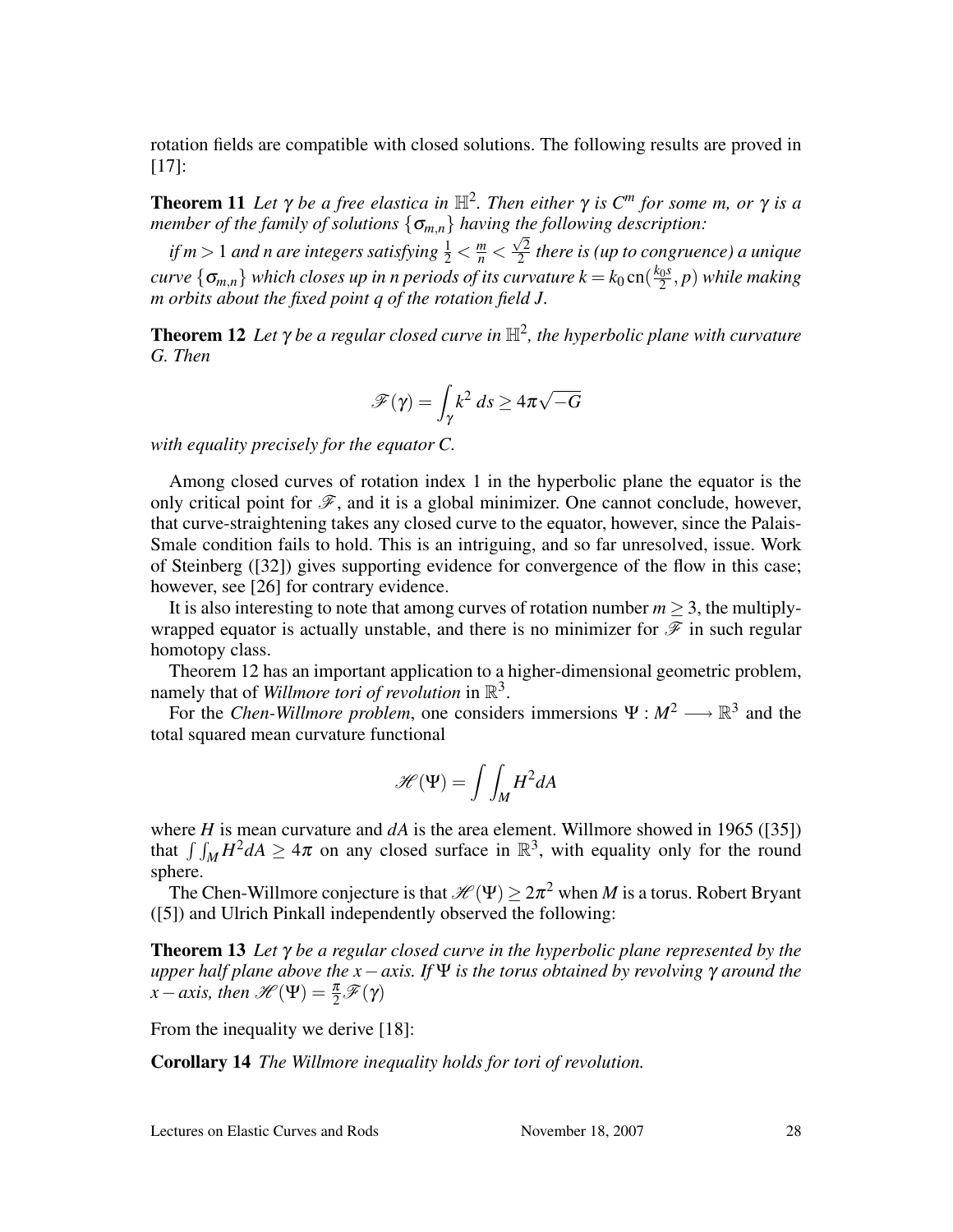There are other ways to relate elastic curves to Willmore manifolds (critical points for total squared mean curvature). Let  $\gamma$  be critical for  $\mathscr{F}^1$  in  $\mathbb{S}^2$ . U. Pinkall observed ([30]) that the inverse image of  $\gamma$  under the Hopf map  $\pi : \mathbb{S}^3 \longrightarrow \mathbb{S}^2$  is a Willmore torus; stereographic projection gives a Willmore torus in  $\mathbb{R}^3$ . If we apply Theorem 4, this gives an infinite family of embedded Willmore surfaces in  $\mathbb{R}^3$ . Variations on this theme can be found in, e.g., [2] and [3].

This construction also extends to higher dimensions. In [4], the Hopf map from the five-sphere  $\mathbb{S}^5$  to complex projective space  $\mathbb{C}P^2$  is used to pull back elastic curves to Willmore surfaces. In this case, there is no integrability result for elastic curves. However, special solutions can be explicitly obtained: among the elastic curves are a countable family of *closed* curves whose curvature, torsion, and third curvature are all constant: helices in  $\mathbb{C}P^2$ . These pull back to a family of Willmore surfaces with constant mean curvature in  $\mathbb{S}^5$ .

#### ACKNOWLEDGMENTS

The work described in these lectures is the result of the efforts of many people. A large amount of the author's work is joint research with Joel Langer. The author also thanks co-authors Maneul Barros, Oscar Garay, and Thomas Ivey, and former students Rongpei Huang, Anders Linner, and Daniel Steinberg, all of whom contributed key ideas. Finally, the author wishes to thank Velimir Jurdjevic, who generously shared his expertise in optimal control theory.

#### **REFERENCES**

- 1. S. Antman, "The special cosserat theory of rods," in *Nonlinear Problems of Elasticity,* Springer-Verlag, Berlin, 1995.
- 2. J. Arroyo & O. Garay, "Hopf vesicles in S 3 (1)," in *Global Differential Geometry: the mathematical legacy of A. Gray,* Contemp. Math. 288 (2001), 258–262.
- 3. M. Barros, "Willmore tori in non-standard 3-spheres," *Math.Proc.Camb.Phil.Soc.* 121 (1997), 321– 324.
- 4. M. Barros,O. Garay & D. Singer, "Elasticae with Constant Slant in the Complex Projective Plane and New Examples of Willmore Tori in Five-spheres," *Tokohu Math Journal* 51 (1999), 177–192.
- and New Examples of willhole for in Five-spheres, *fokond main Journal* 51 (1999),  $177-192$ .<br>5. R. Bryant & P. Griffiths, "Reduction for constrained variational problem and  $\int k^2/2ds$ ," *Amer. J. Math.* 108 (1986), 525–570.
- 6. P. Byrd & M. Friedman, *Handbook of elliptic integrals for engineers and physicists*, Springer-Verlag, Berlin, 1954.
- 7. B. Y. Chen, "Some conformal invariants of submanifolds and their applications," *Boll.Un.Mat.Ital.* 10 (1974), 380–385.
- 8. G. Dziuk, E. Kuwert, & R. Schätzle, "Evolution of elastic curves in  $\mathbb{R}^n$ : existence and computation", *SIAM J. Math. Anal.* 33 (2002), 1228–1245.
- 9. H. Hasimoto, "A soliton on a vortex filament," *J. Fluid Mech.* 51 (1972), 477–486.
- 10. R. Huang, "Affine and Subaffine Elastic Curves in  $\mathbb{R}^2$  and  $\mathbb{R}^3$ ," thesis, Case Western Reserve University, 1999.
- 11. R. Huang & D. Singer, "A New Flow on Starlike Curves in R 3 ," *Proc. Am. Math. Soc.* 130 (2002), 2725–2735.
- 12. T. Ivey & D. Singer, "Knot types, homotopies and stability of closed elastic rods," *Proc. London Math. Soc.* 79 (1999), 429–450.
- 13. V. Jurdjevic, "Non-Euclidean elastica," *Am. J. Mathematics* 117 (1995), 93–124.